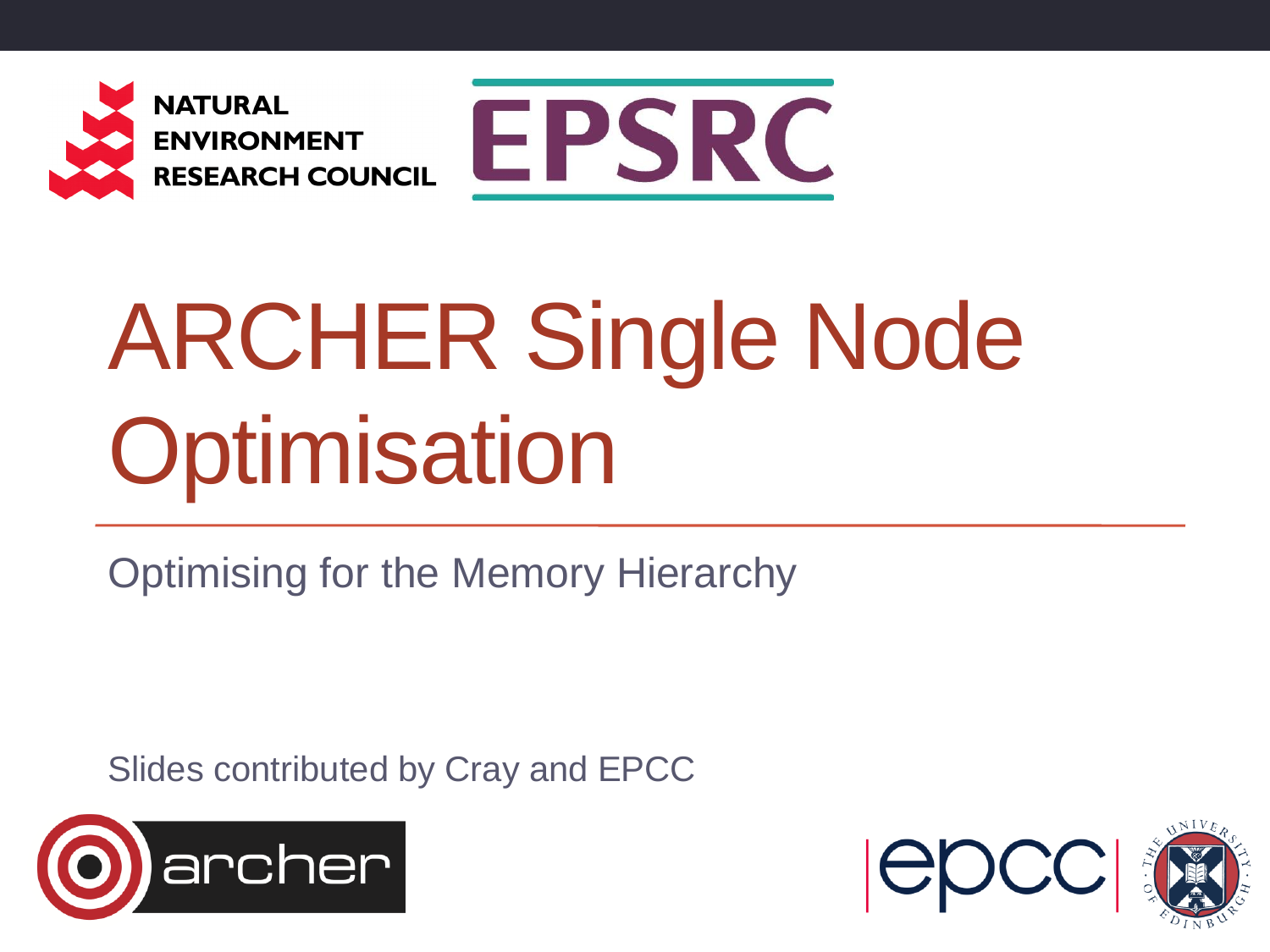#### **Overview**

- Motivation
- Types of memory structures
- Reducing memory accesses
- Utilizing Caches
- Prefetching
- Pointer aliasing



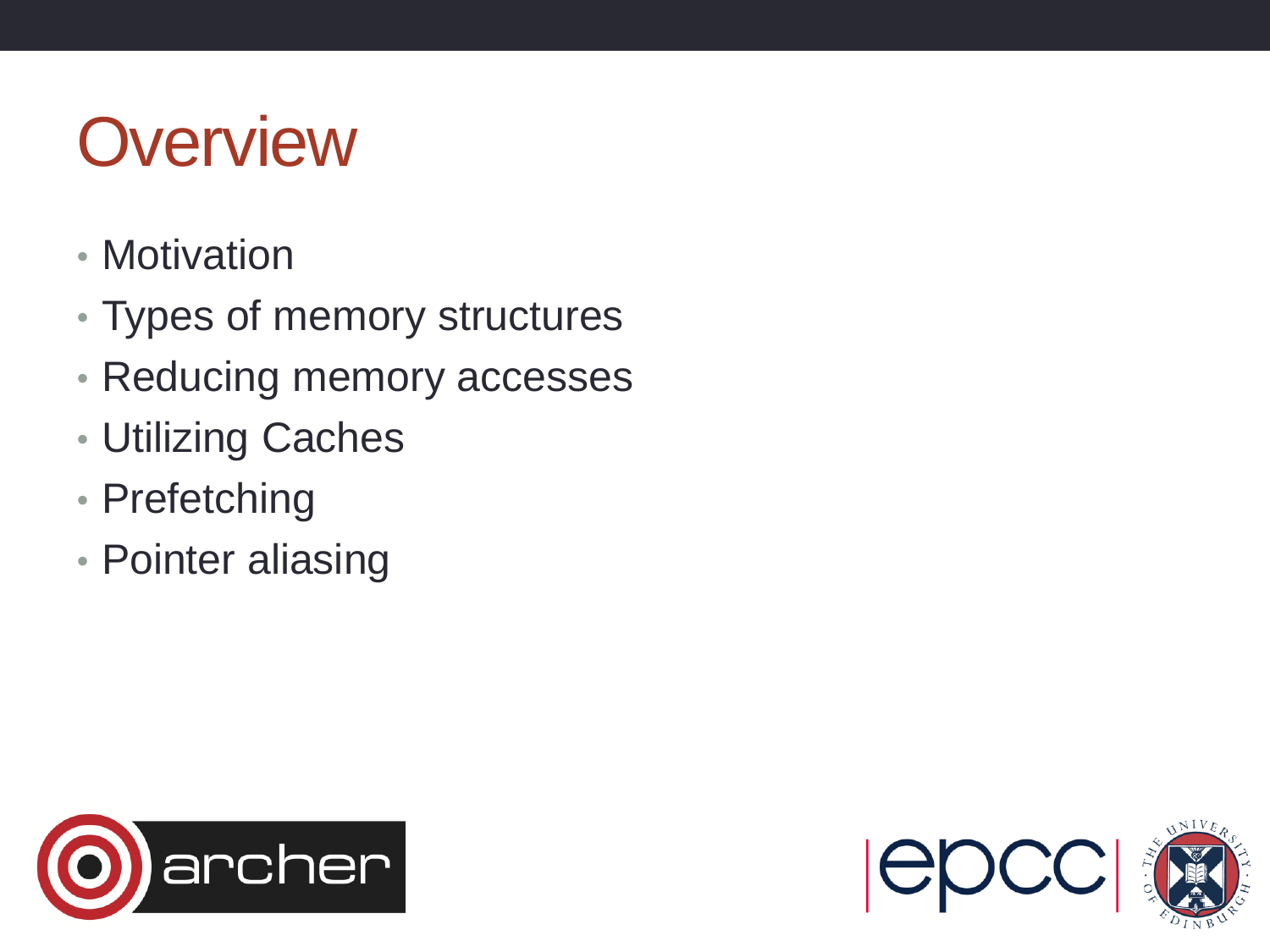#### **Motivation**

- Why is memory structure important?
	- With current hardware memory access has become the most significant resource impacting program performance.
		- Changing memory structures can have a big impact on code performance.
	- Memory structures are frequently global to the program
		- Different code sections communicate via memory structures.
		- The programming cost of changing a memory structure can be very high.



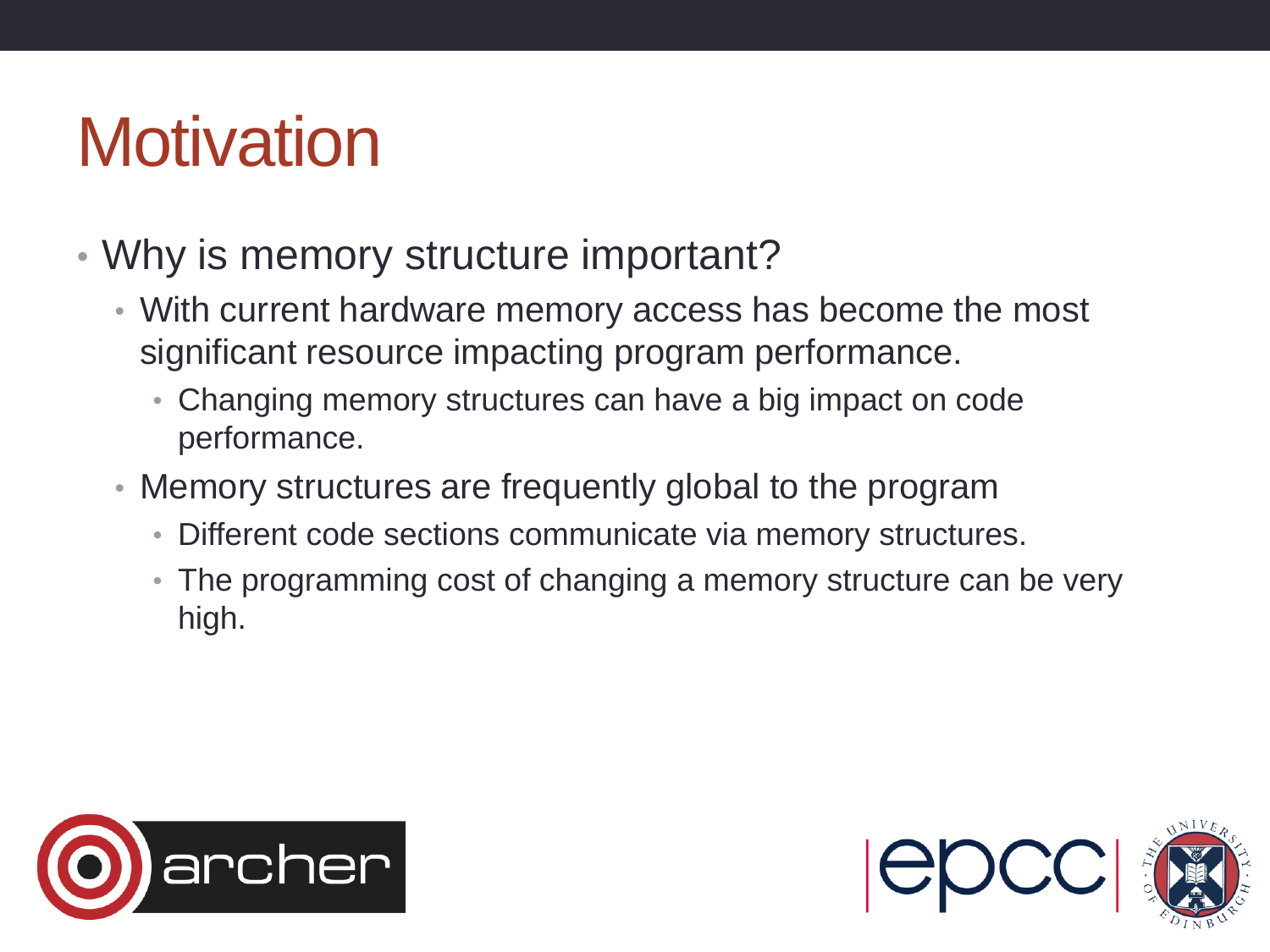#### Programmer's perspective:

- Memory structures are the programmers responsibility
	- At best the compiler can add small amounts of padding in limited circumstances.
	- Compilers can (and hopefully will) try to make best use of the memory structures that you specify (e.g. uni-modular transformations)
- Changing the memory structures you specify may allow the compiler to generate better code.



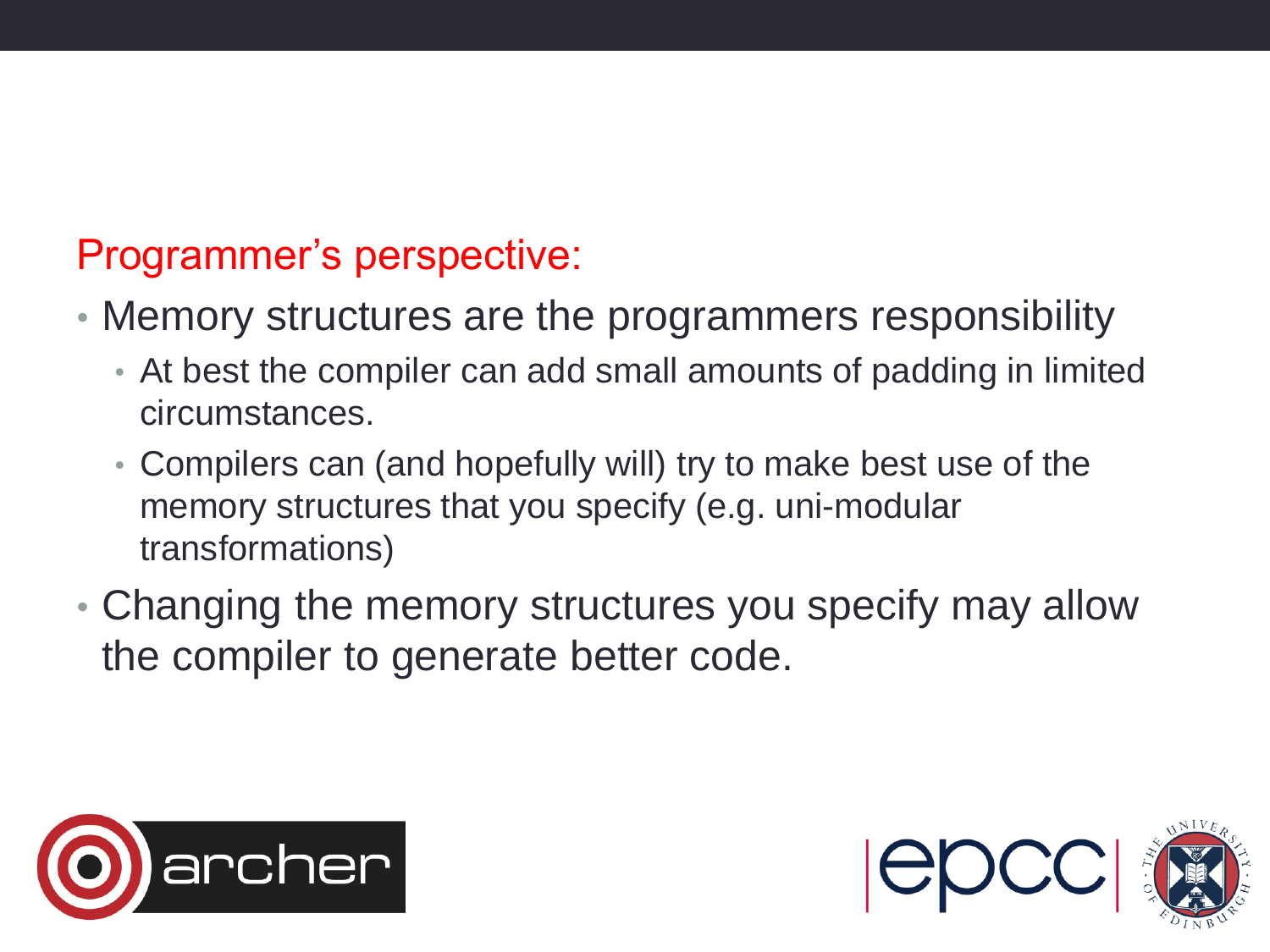### Types of data structure

- Arrays
- Pointer arrays
- records/structures
- Trees and lists
- Objects



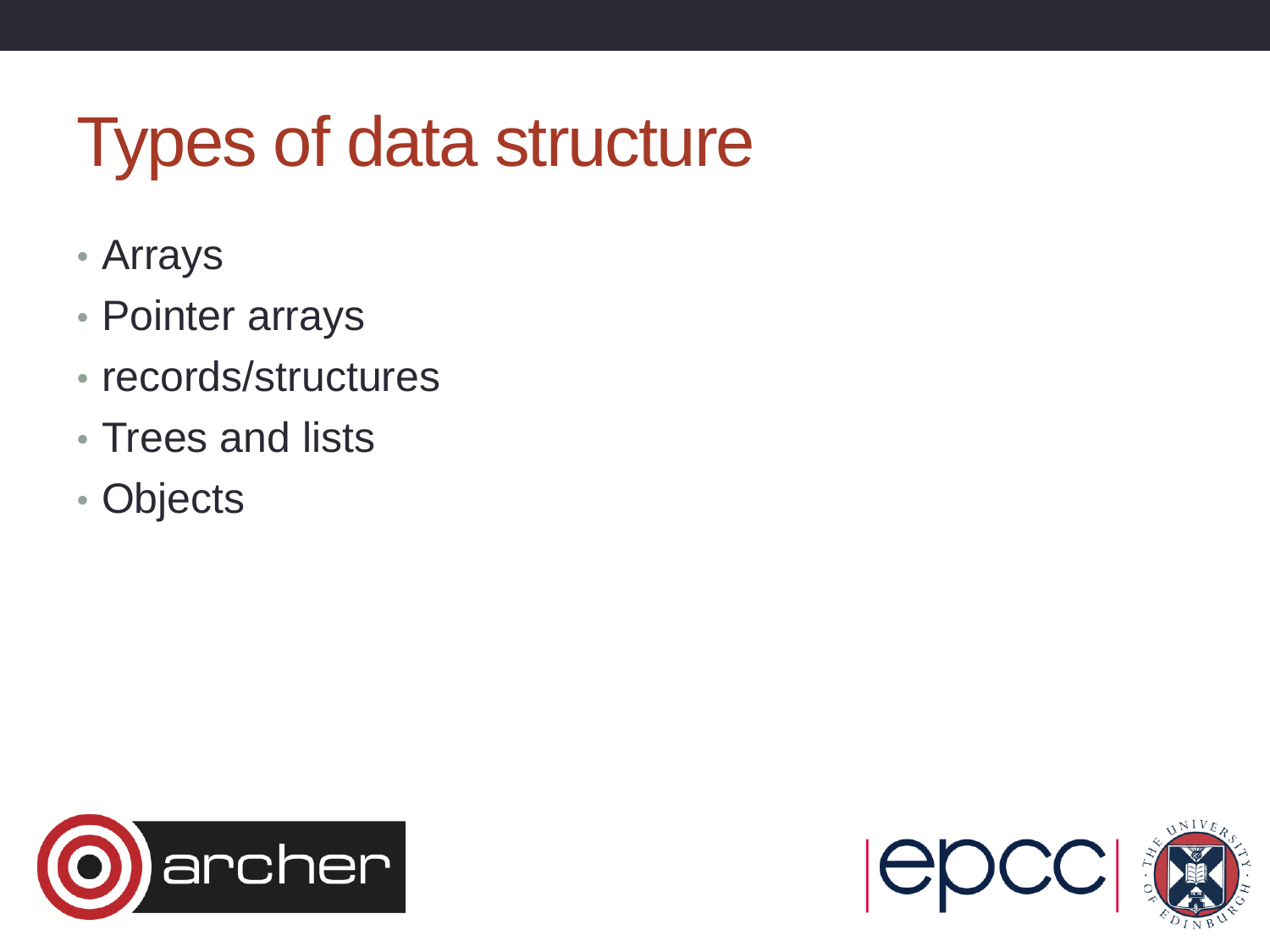#### Arrays

- Arrays are large blocks of memory indexed by integer index
- Probably the most common data structure used in HPC codes
- Good for representing regularly discretised versions of dense continuous data

 $f(x, y, z) \rightarrow F[i][j][k]$ 



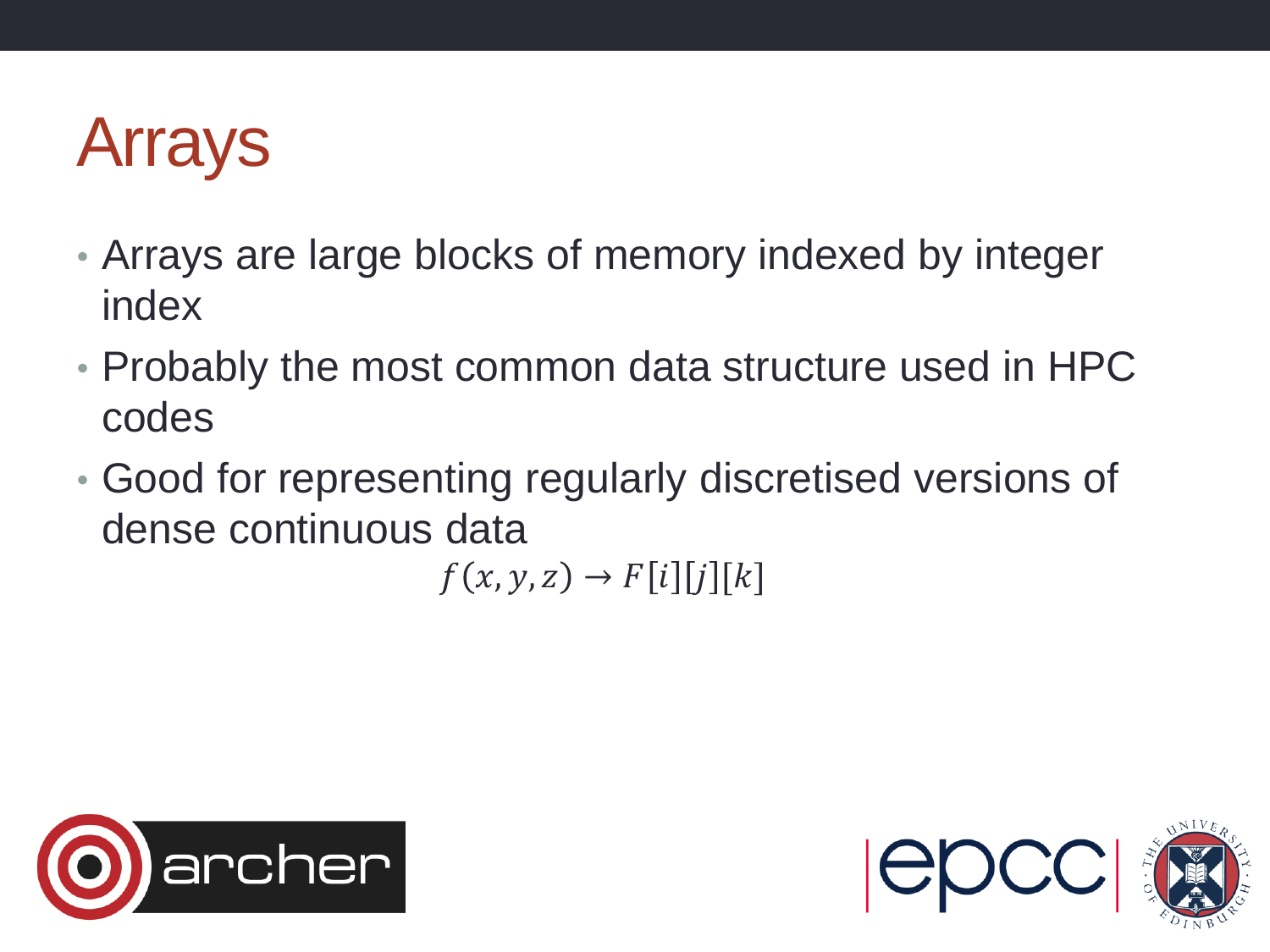#### Arrays

• Multi dimensional arrays use multiple indexes (shorthand) REAL A(100,100,100) REAL A(1000000)  $A(i,j,k) = 7.0$   $A(i+100^* + 10000^* + 10000^*)$ 

float A[100][100][100]; float A[1000000];

A [i][j][k] = 7.0  $A(k+100^*j+10000^*) = 7.0$ 

- Address calculation requires computation but still relatively cheap.
- Compilers have better chance to optimise where dimension sizes are known at compile time.



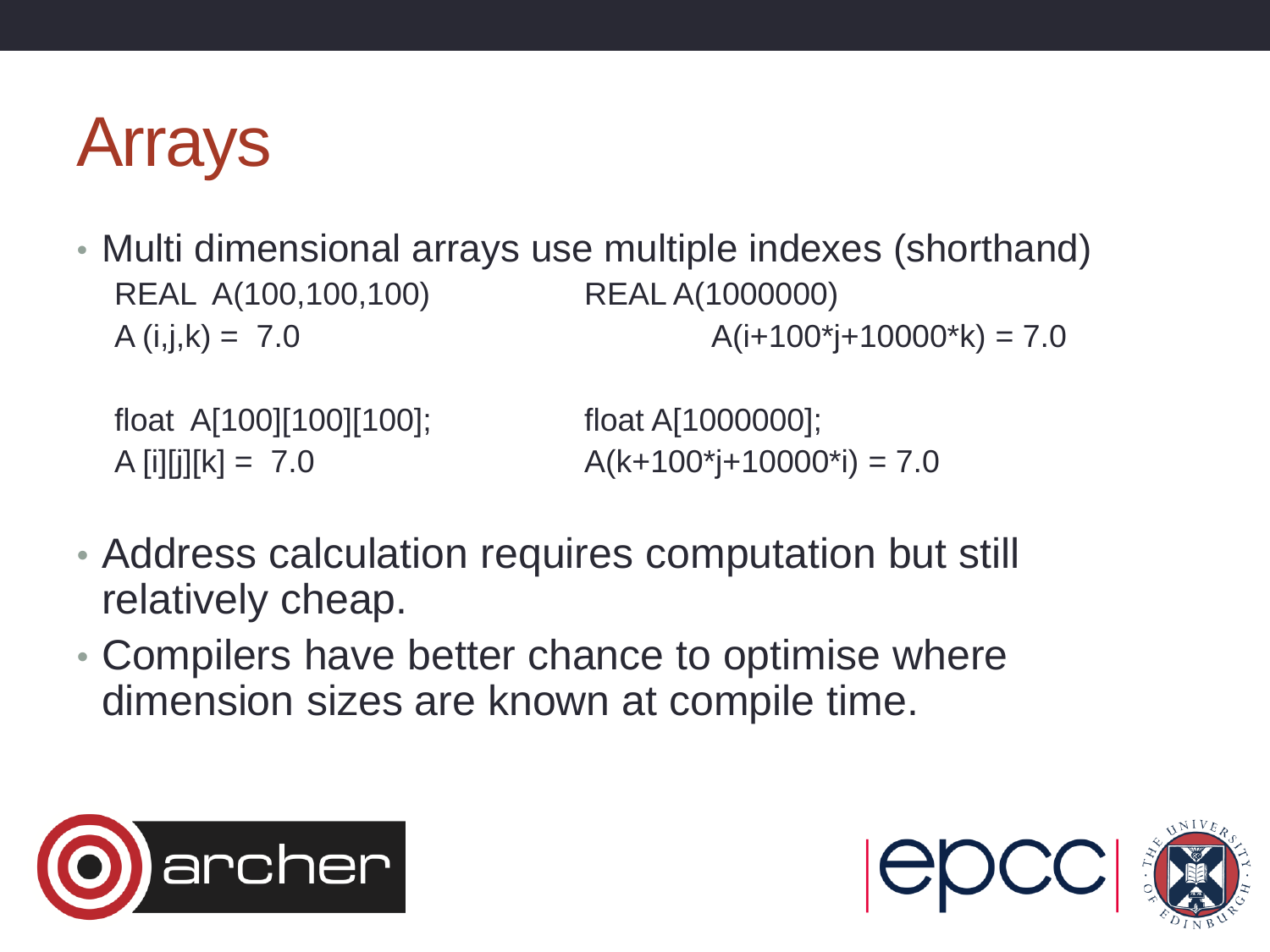#### Arrays

- Many codes loop over array elements
	- Data access pattern is regular and easy to predict
- Good spatial locality achieved by accessing neighbouring elements on consecutive iterations of the innermost loop.
- Unless loop nest order and array index order match the access pattern may not be optimal for cache re-use.
	- Compiler can potentially address these problems by transforming the loops.
	- But often can do a better job when provided with a more cachefriendly index order.



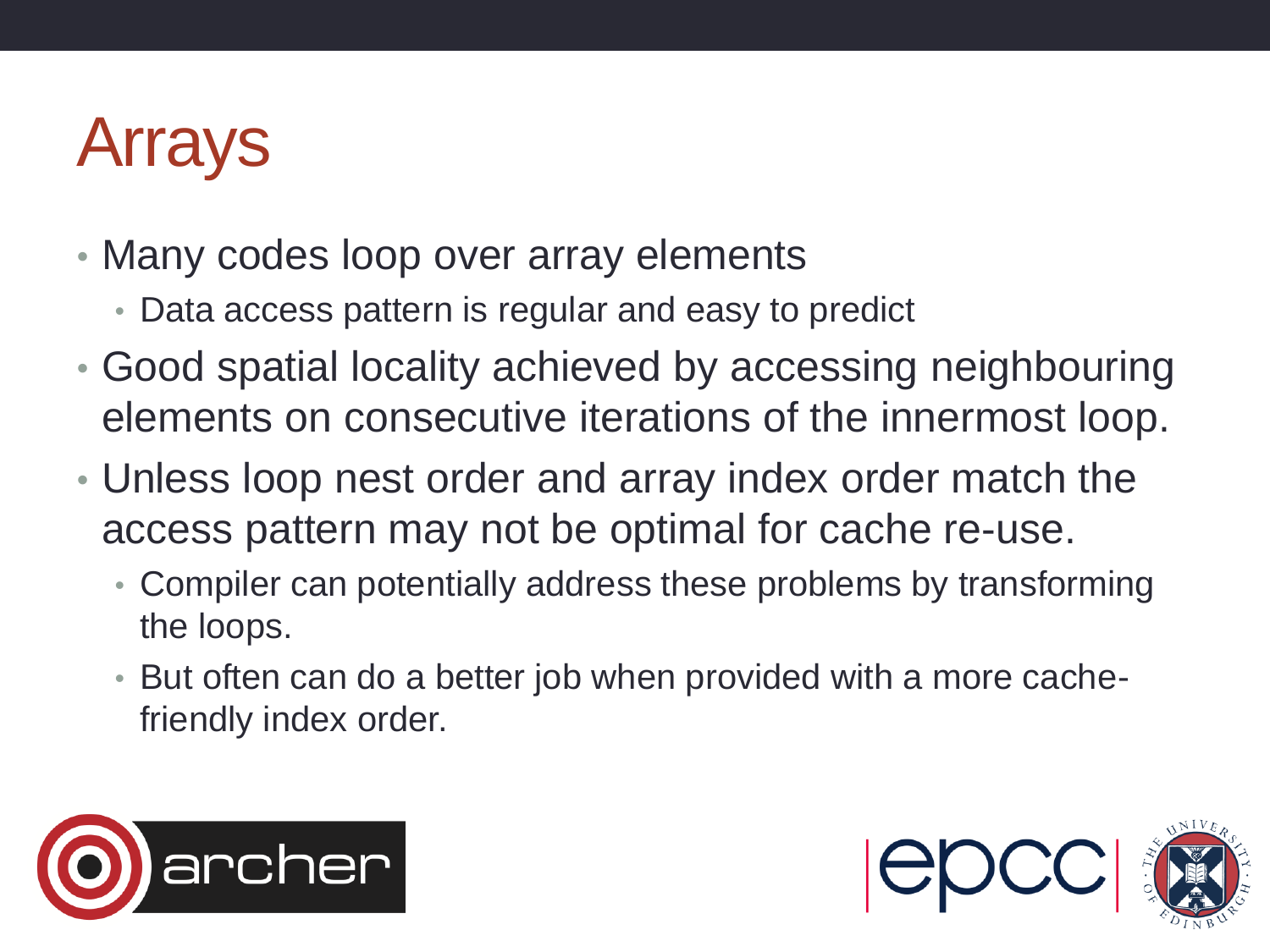$$
do i=1, n
$$
  
\n $do j=1, m$   
\n $a(i,j)=a(i,j)+b(i,j)$   
\nend do  
\nend do

```
for(j=0;j<M;j++){
   for(i=0;i<N;i++){
     a[i][j]+=b[i][j];
  }
}
```
Bad spatial locality **Bad spatial locality Good spatial locality** 

$$
do \ j=1, m
$$
  
\n $do \ i=1, m$   
\n $a(i,j) = a(i,j) + b(i,j)$   
\nend do  
\nend do

```
for(i=0;i<N;i++){
   for(j=0;j<M;j++){
     a[i][j]+=b[i][j];
  }
}
```


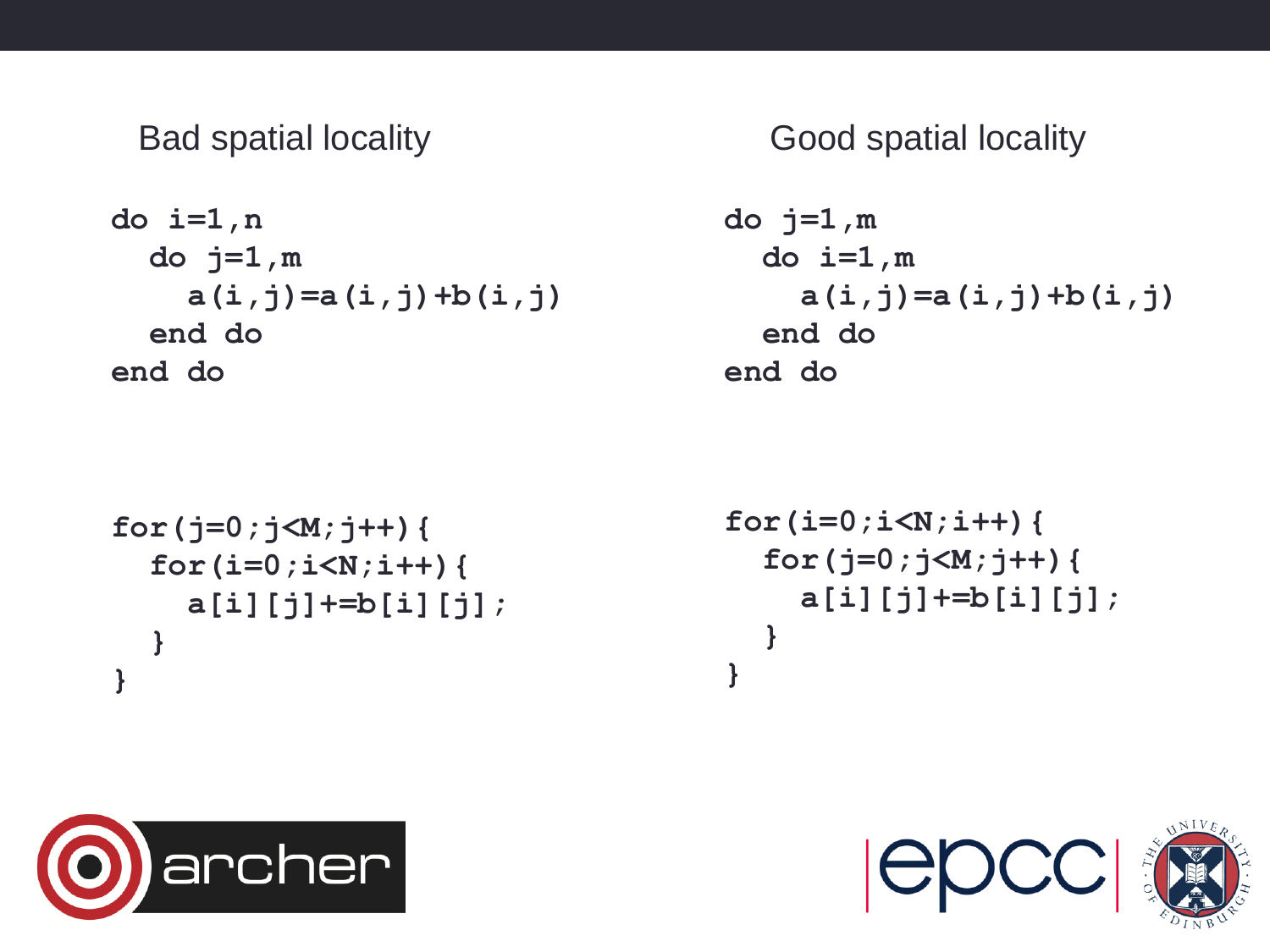## Dynamic sized arrays (Fortran)

- Not always possible/desirable to fix array sizes at compile time
	- Fortran allows arrays to be dynamically sized based on subroutine arguments.
- Address calculation can still be optimised using CSE.
- Size of slowest moving index is not needed in address computation.
	- Fortran actually allows this dimension to be unspecified in subroutine arguments (assumed size arrays)



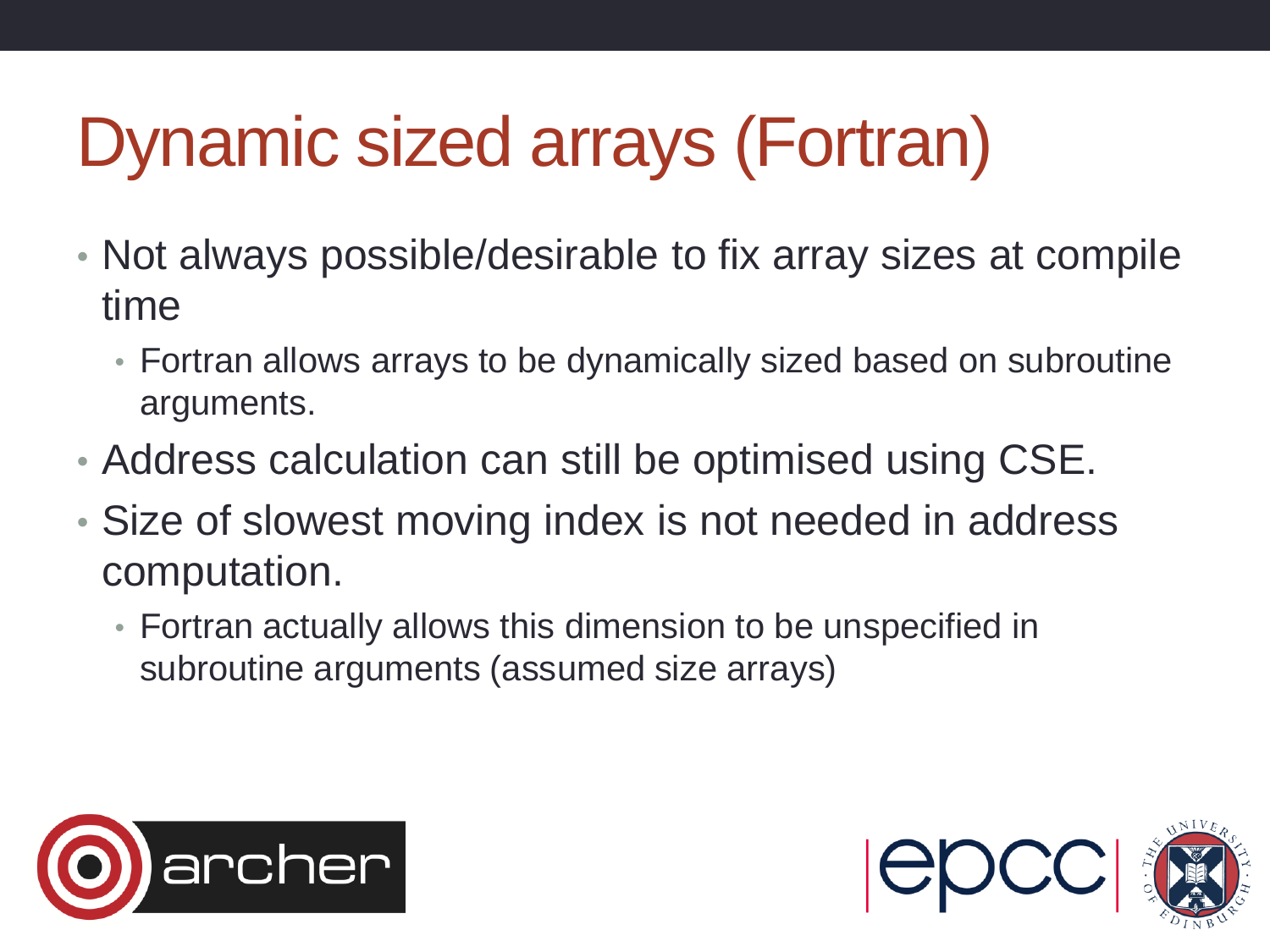### Dynamic sized arrays (C)

- C requires array dimensions to be known at compile time.
- However can make slowest dimension variable with pointers and **typedef**

```
typedef float Mat[2][2];
Mat *data =(Mat *) malloc(n*sizeof(Mat));
for(i=0;i<n;i++){
   for(j=0;j<2;j++){
     for(k=0;k<2;k++){
         data[i][j][k] = 12.0;
 }
   }
}
```


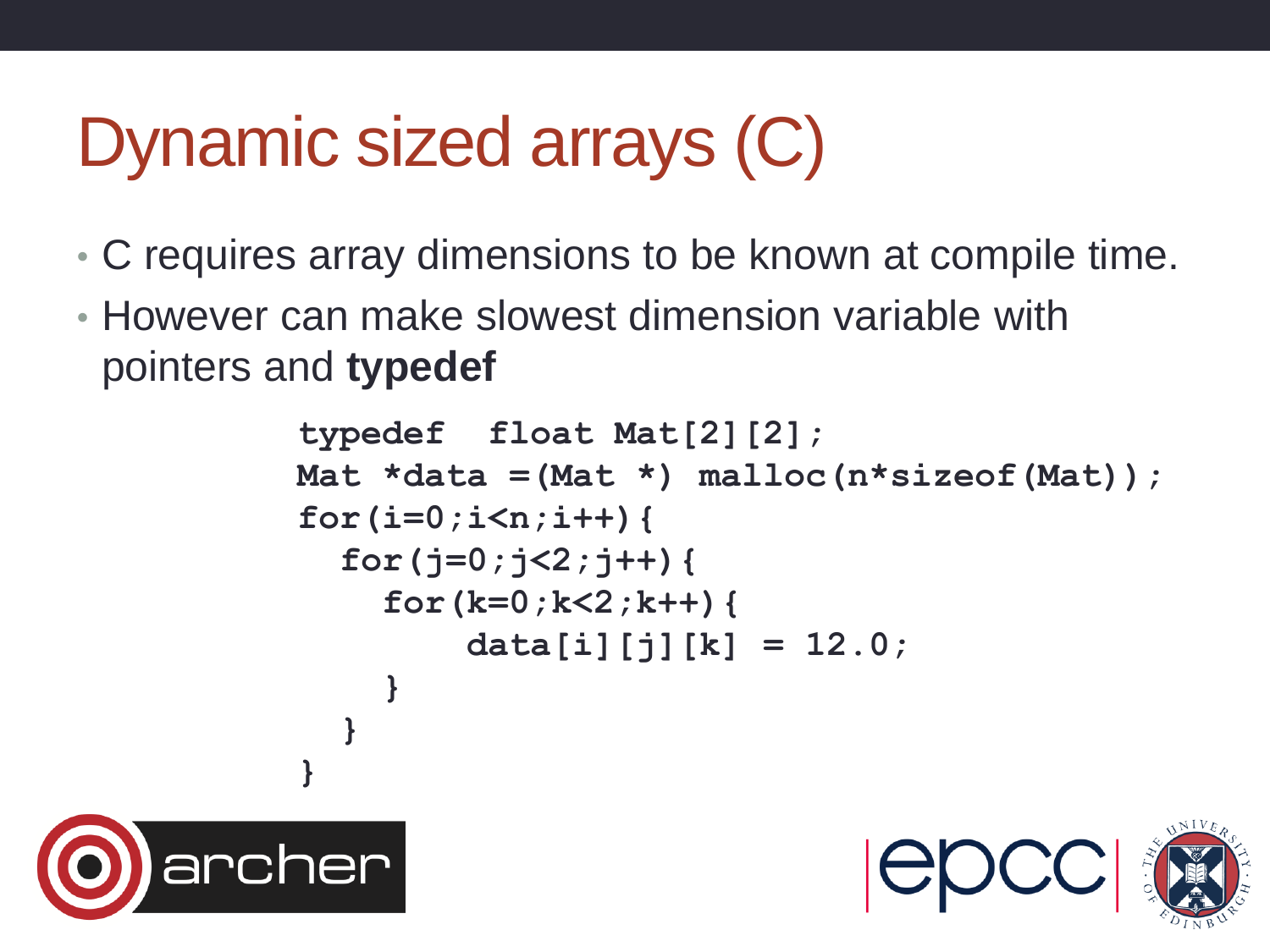#### Pointer arrays

• Alternative to multi-dimensional arrays

• Pointer to: array of pointers to: array of pointers to: .... Data

```
• Note reverse index order to previous example!
float ***data;
data = (float ***) malloc(2*sizeof(float **));
for(i=0;i<2;i++){
   data[i]=(float **) malloc(2*sizeof(float *));
   for(j=0; j<2; j++) {
       data[i][j] = (float *) malloc(n*sizeof(float));
       for(k=0;k<n;k++){
          data[i][j][k] = 12.0;
 }
 }
}
```


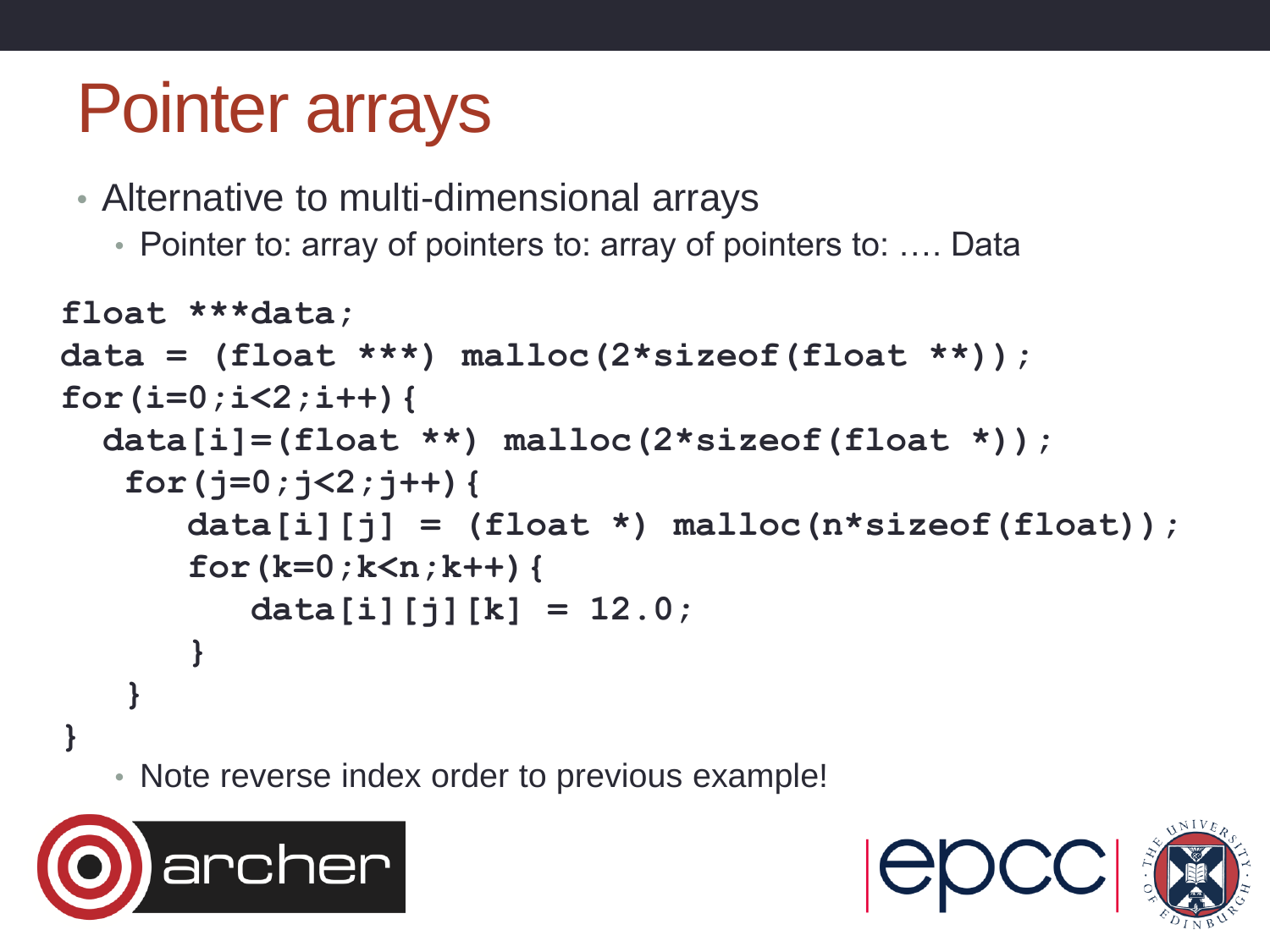### Pointer arrays II

- In C the use-syntax is the same as for arrays
	- $a[1][j][k] = 7.0;$
	- But actually equivalent to
		- $p1 = a[1]$
		- $p2 = p1[j]$
		- $p2[k] = 7.0$
- Advantage
	- The "columns" are allocated separately and need not be the same length
- Disadvantages
	- Need multiple memory accesses per element access.
	- Need more memory to store all the pointers
	- Less regular access pattern
	- Messy to create/destroy



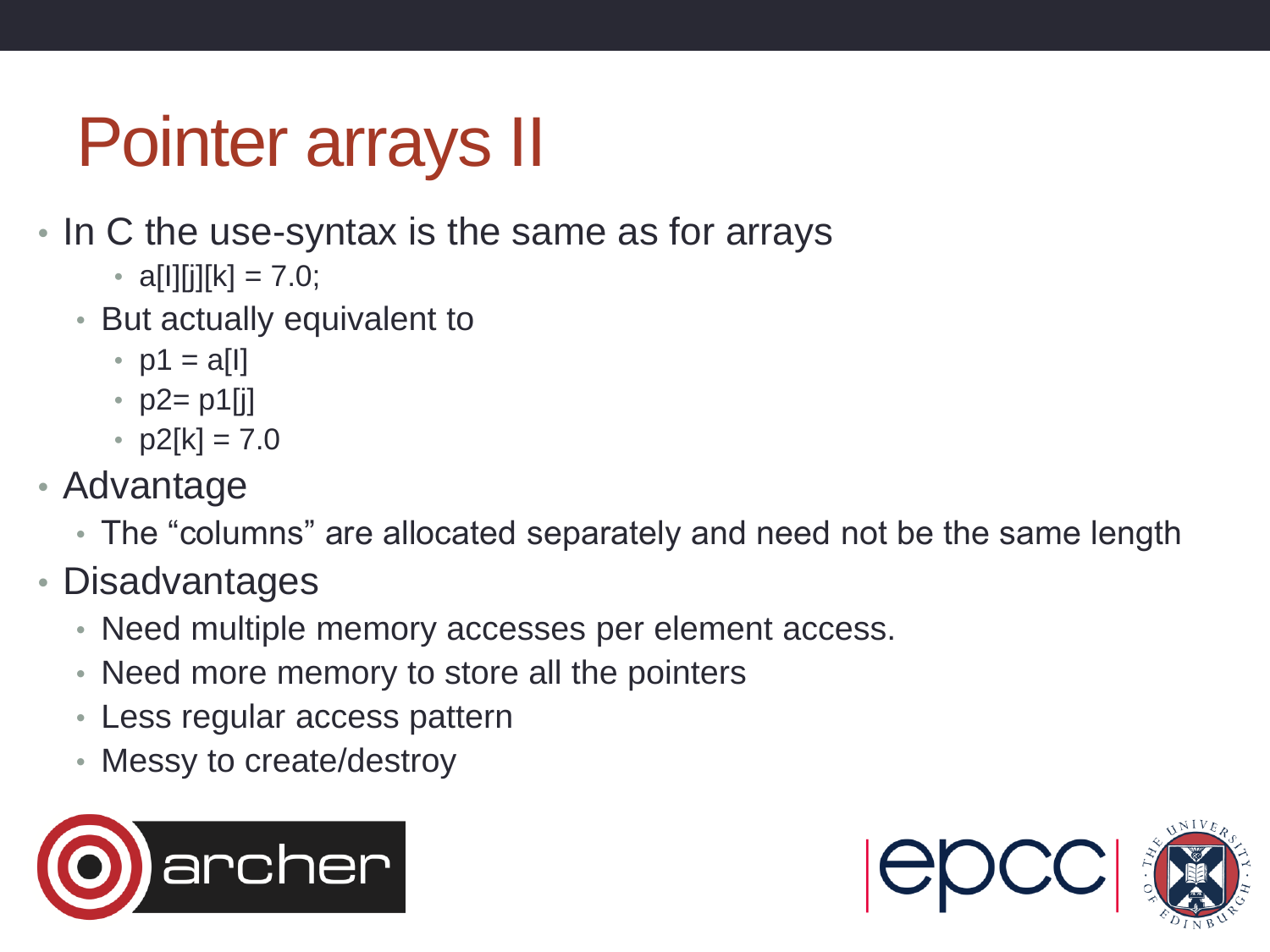#### Records/structures

- Collection of values (of varying types)
	- C structs
	- F90 user defined types
- Good for representing multi-valued data or sparse/scattered data.
- Related variables are stored close together may help cache use.
	- If a code section only uses a subset of the values cache use may suffer.
- Easy to add/re-order members without breaking code as members are referenced by name not position.
	- much harder to remove them.



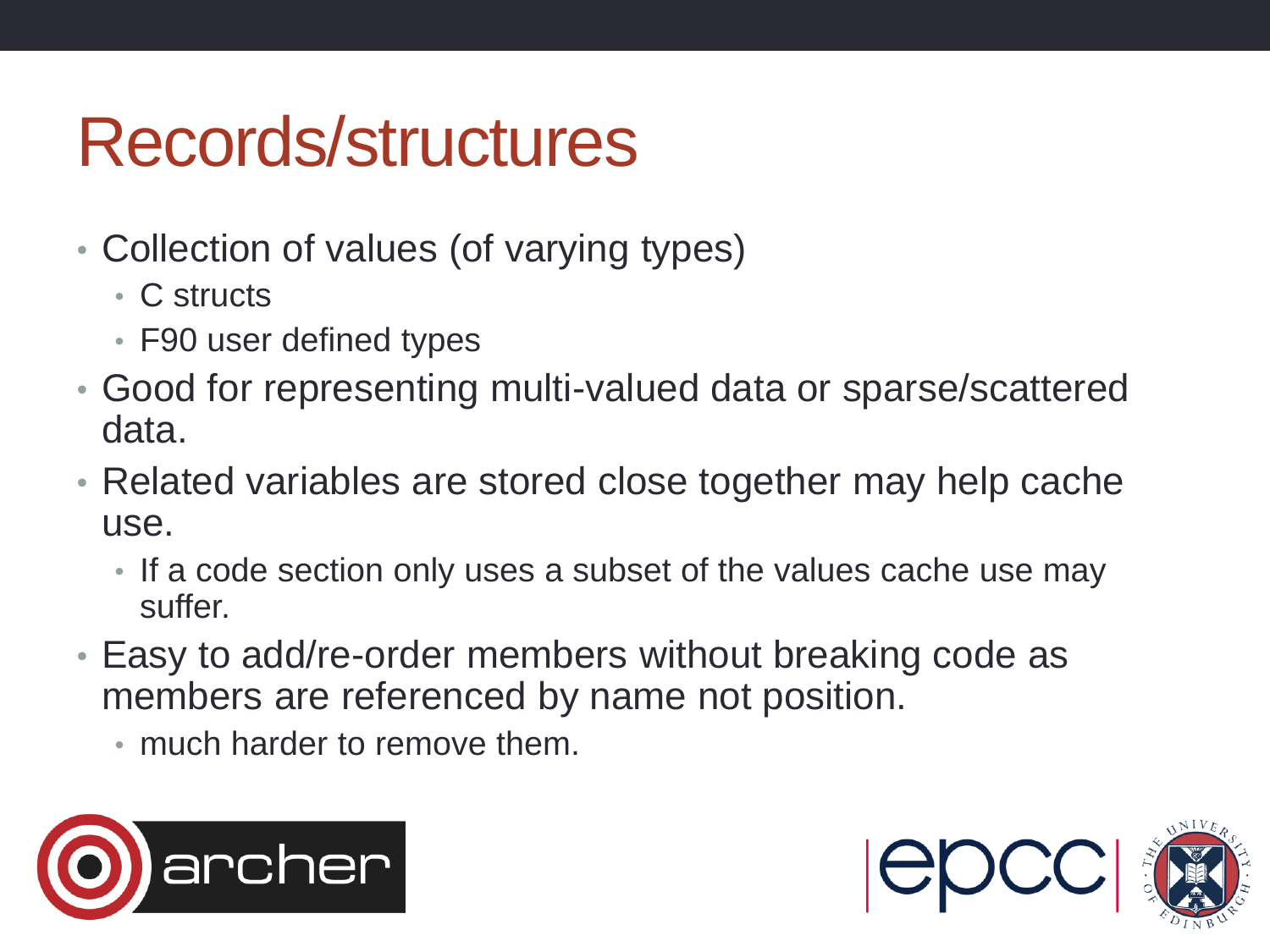#### Structures and the compiler

- Programmer only specifies what a structure contains.
- Compiler chooses layout within the structure.
- In C the compiler usually preserves the order of members but inserts padding between members if needed to meet alignment constraints
	- i.e. Doubles must be aligned on double-word boundaries.
	- Padding reduces cache-line utilisation so order members to reduce padding.
- Similarly in Fortran but can use SEQUENCE keyword to force deterministic layout.



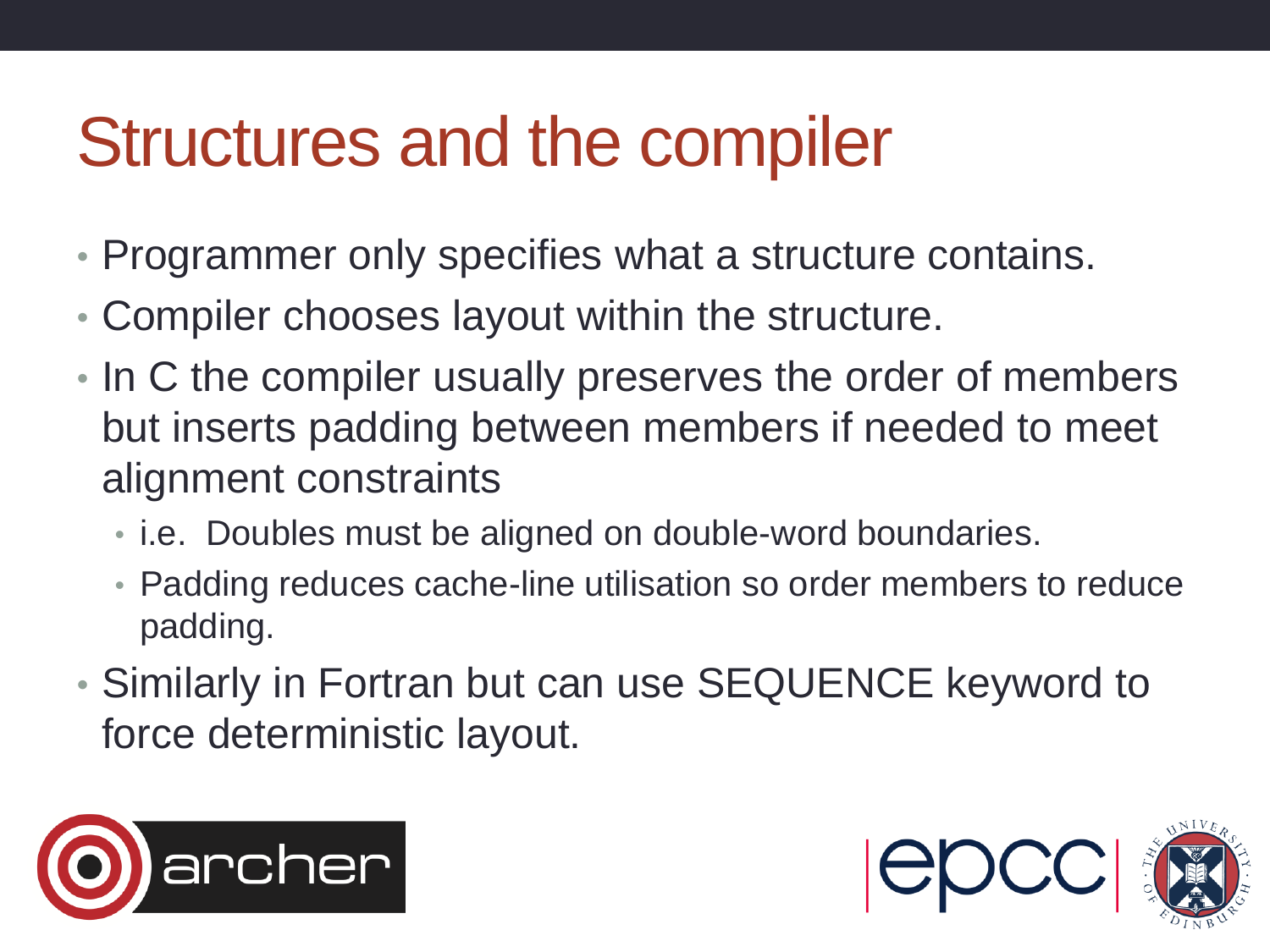#### Arrays of structs or structs of arrays?

| struct Part{          |  |
|-----------------------|--|
| double x;             |  |
| double y;             |  |
| double $z$ ;          |  |
| int index;            |  |
| double mass;          |  |
|                       |  |
| Part data [numParts]; |  |

**struct AllParts{ double x[numParts]; double y[numParts]; double z[numParts]; int index[numParts]; double mass[numParts]; } AllParts data;** 

Array of structs

Struct of arrays



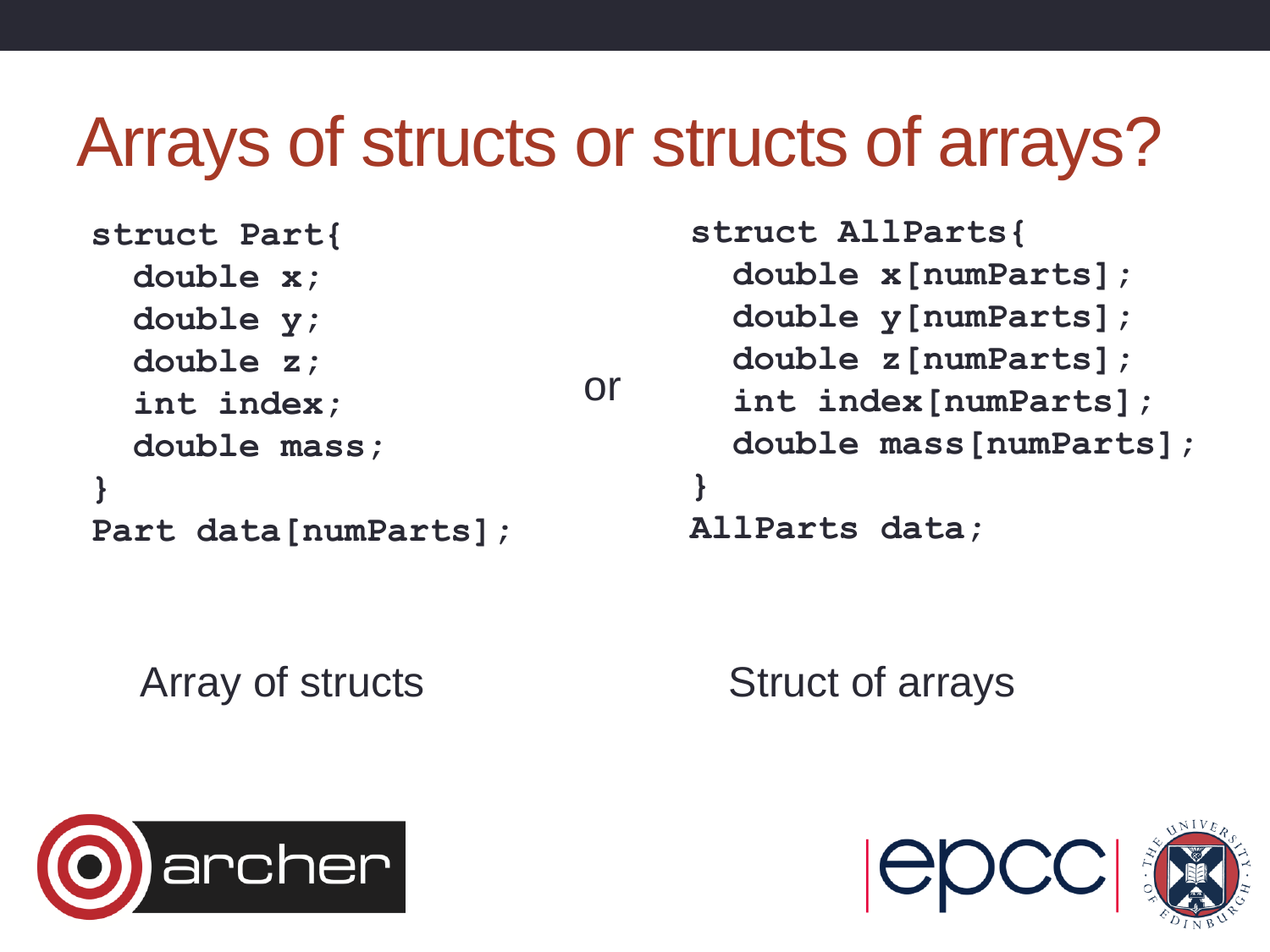#### Array of structs:

- May have good temporal locality if there is lots of computation on each struct
- May have poor spatial locality if computations don't
- Unfavourable for vector loads/stores
- Natural for OO design

#### Struct of arrays

- May have better spatial locality (use all data on cache line), but worse temporal locality
- More favourable for vector loads/stores
- Less natural for OO design



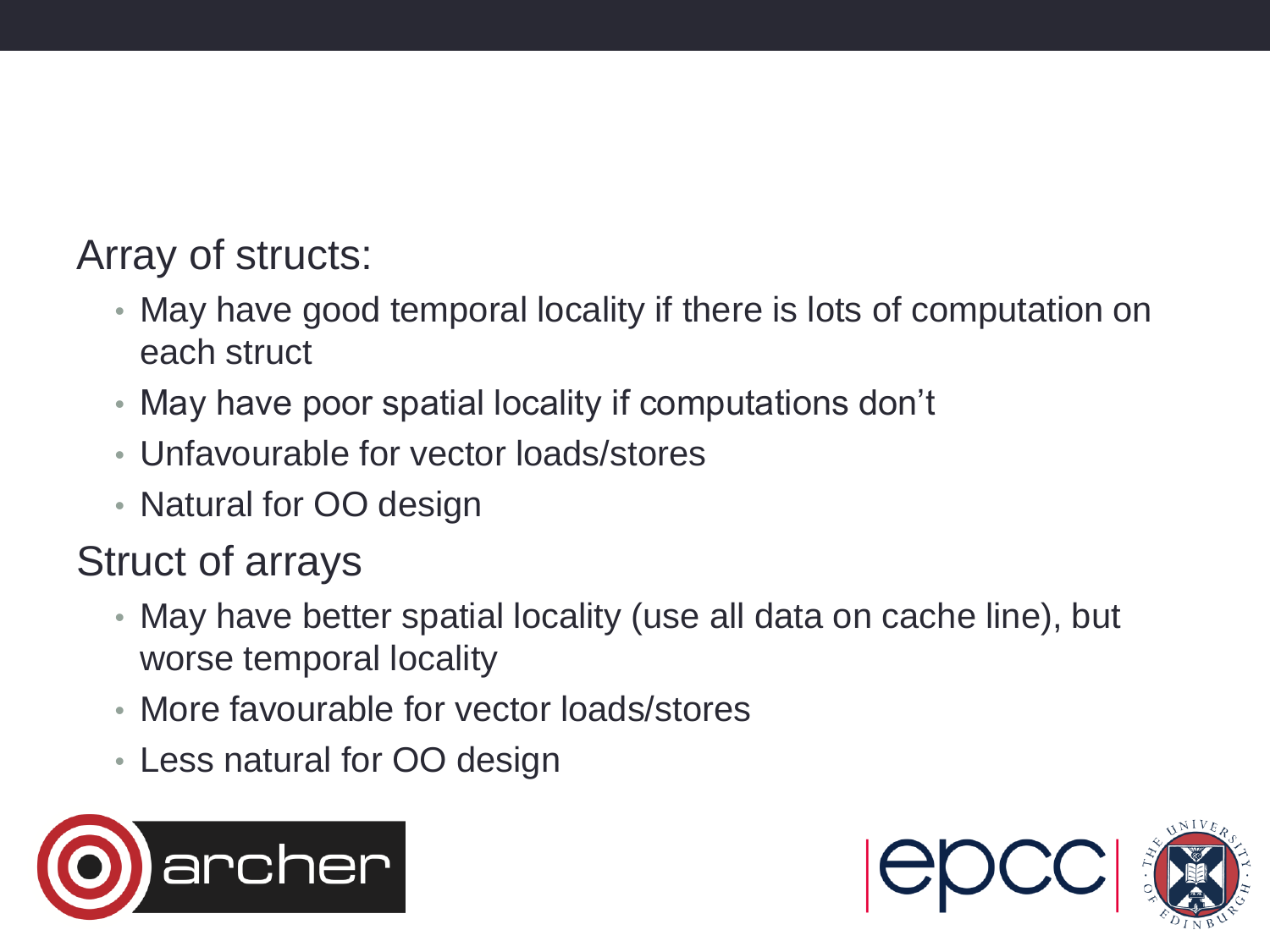### Arrays of structs of (short) arrays

```
struct FourVecParts{ 
   double x[4]; 
   double y[4]; 
   double z[4]; 
   int index[4];
   double mass[4];
} 
FourVecParts data[(numParts+3)/4];
```
- Vector friendly without compromising temporal locality too much?
- Not at all natural from a design perspective!



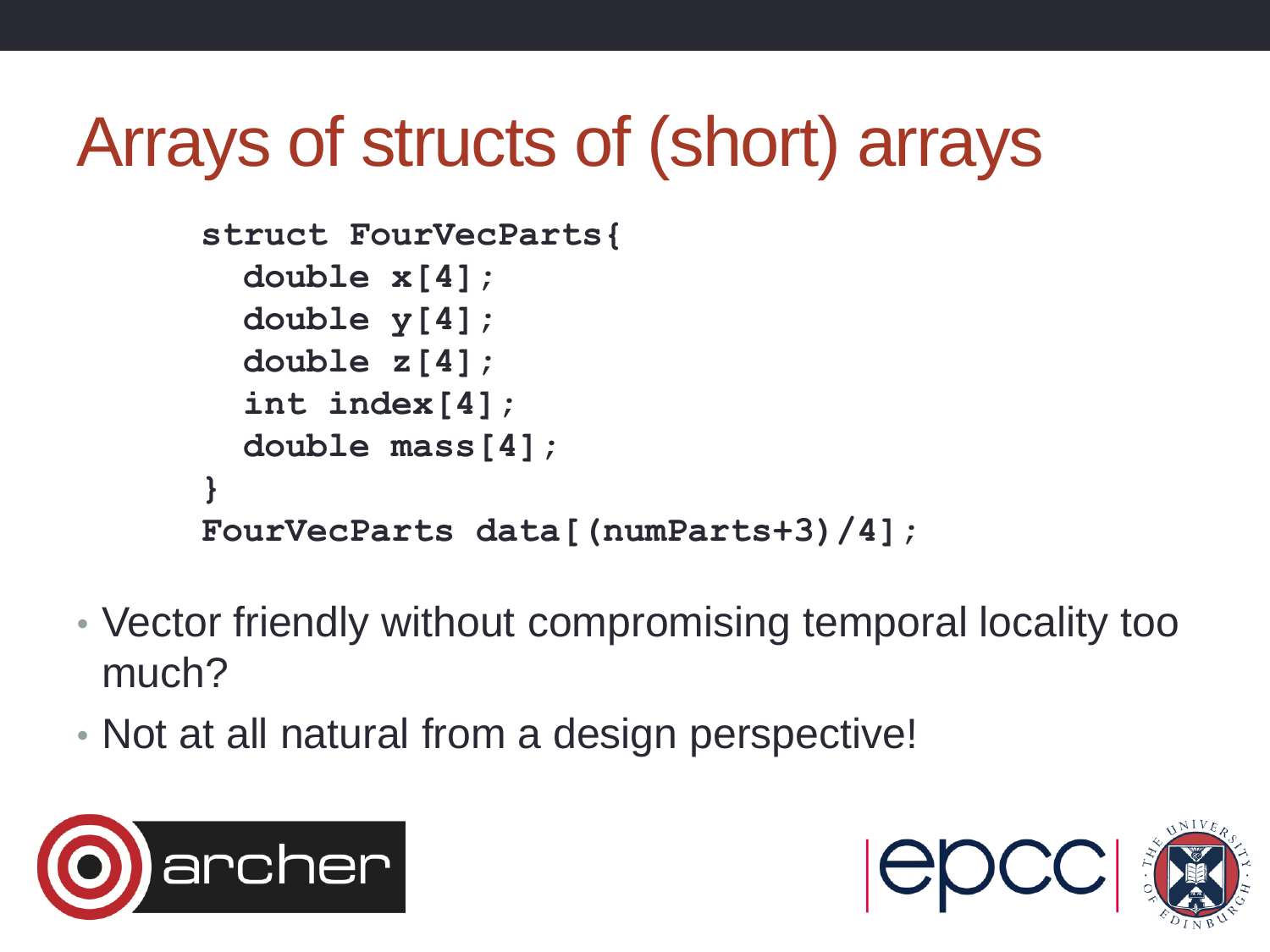### **Objects**

- Usually implemented much the same as structures
- But objects are opaque
	- Language restricts access to the internal data.
	- Usually need to use special access functions.
- Much easier to change underlying data structure as this is only visible to small fraction of the program
- Access functions introduce additional overhead
	- Function calls
	- Memory copies
- Really only a problem for small low-level objects



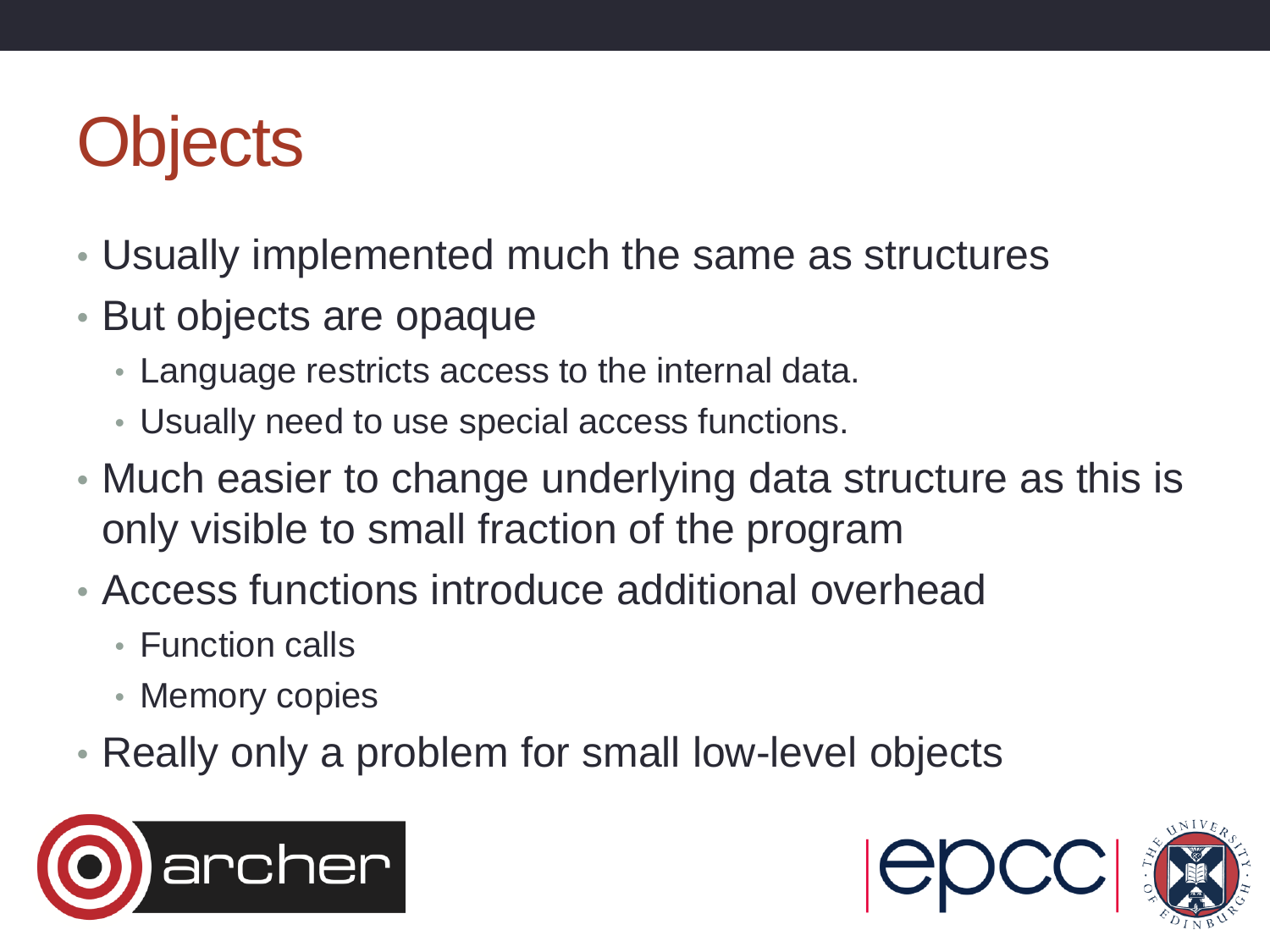#### Trees/lists

- Structures/Objects can contain pointers to other structures.
	- Can construct trees and lists etc.
- Very flexible and can grow dynamically
	- Same problems as pointer arrays.
		- Additional memory accesses to navigate data
		- Additional storage to store pointers
	- Access pattern is very hard to predict.
- Limited navigation
	- Can only follow access pattern supported by pointer structure
	- e.g. cannot jump to middle of a list without traversing half the nodes.



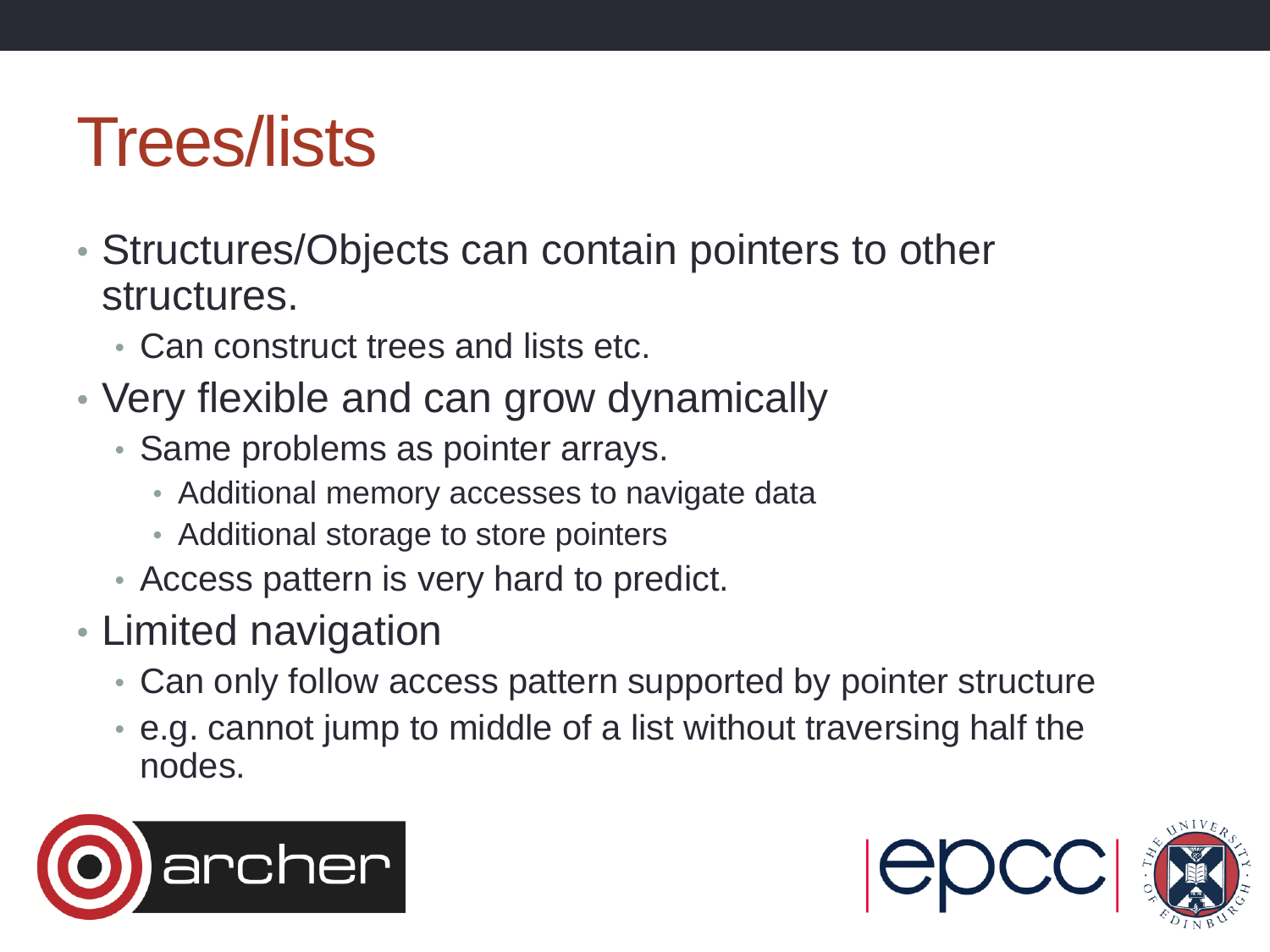#### High level data structures

- Many modern languages have built in-support for high level data structures such as
	- Lists
	- Trees
	- Sets
	- Maps
	- Etc.
- May be available either as built-in data-types or as standard libraries.
	- Have the same intrinsic advantages/disadvantages as home made equivalents but typically better tested and optimised.



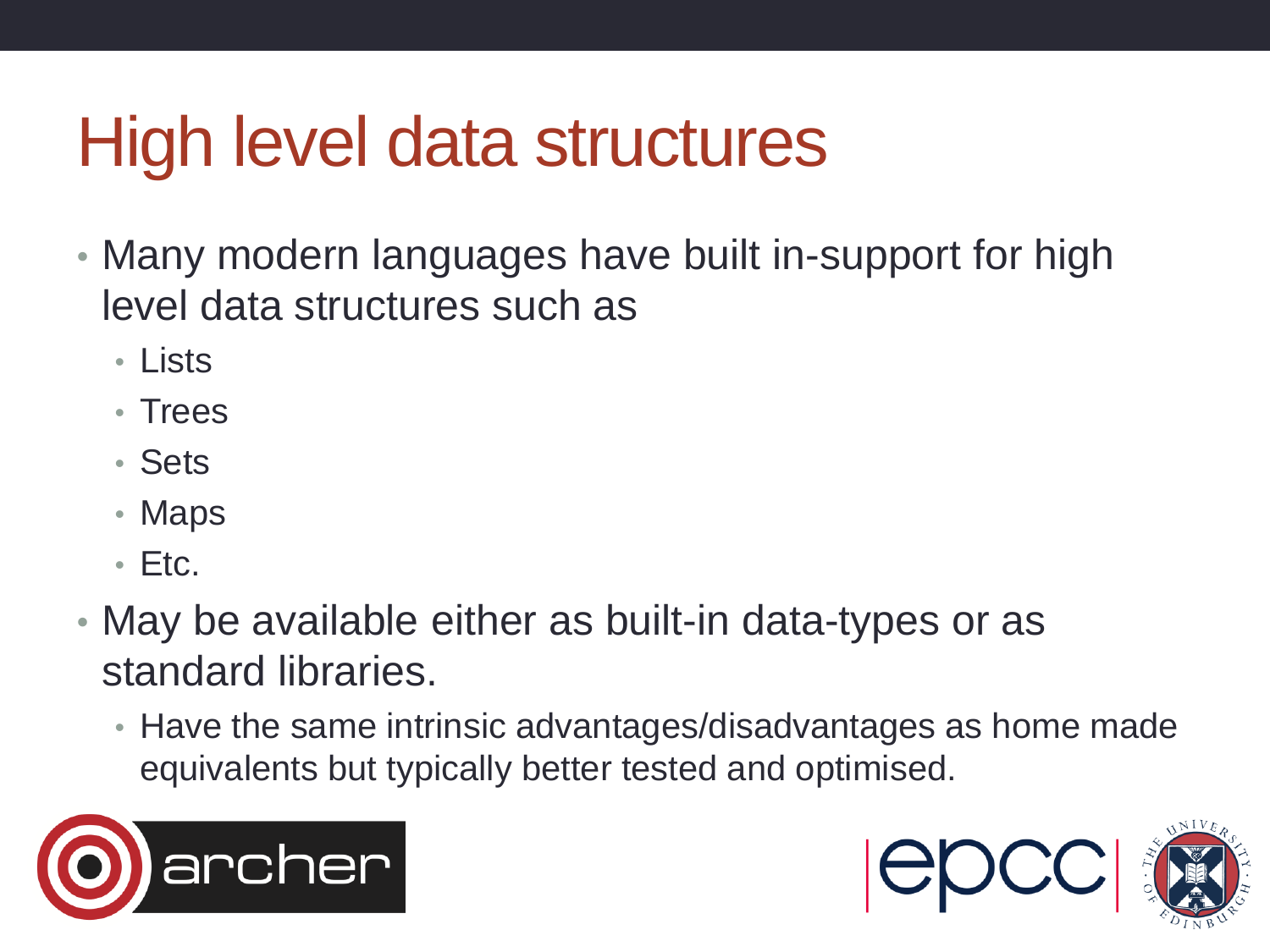### What can go wrong

- Poor cache/page use
	- Lack of spatial locality
	- Lack of temporal locality
- Unnecessary memory accesses
	- pointer chasing
	- array temporaries
- Aliasing problems
	- Use of pointers can inhibit code optimisation



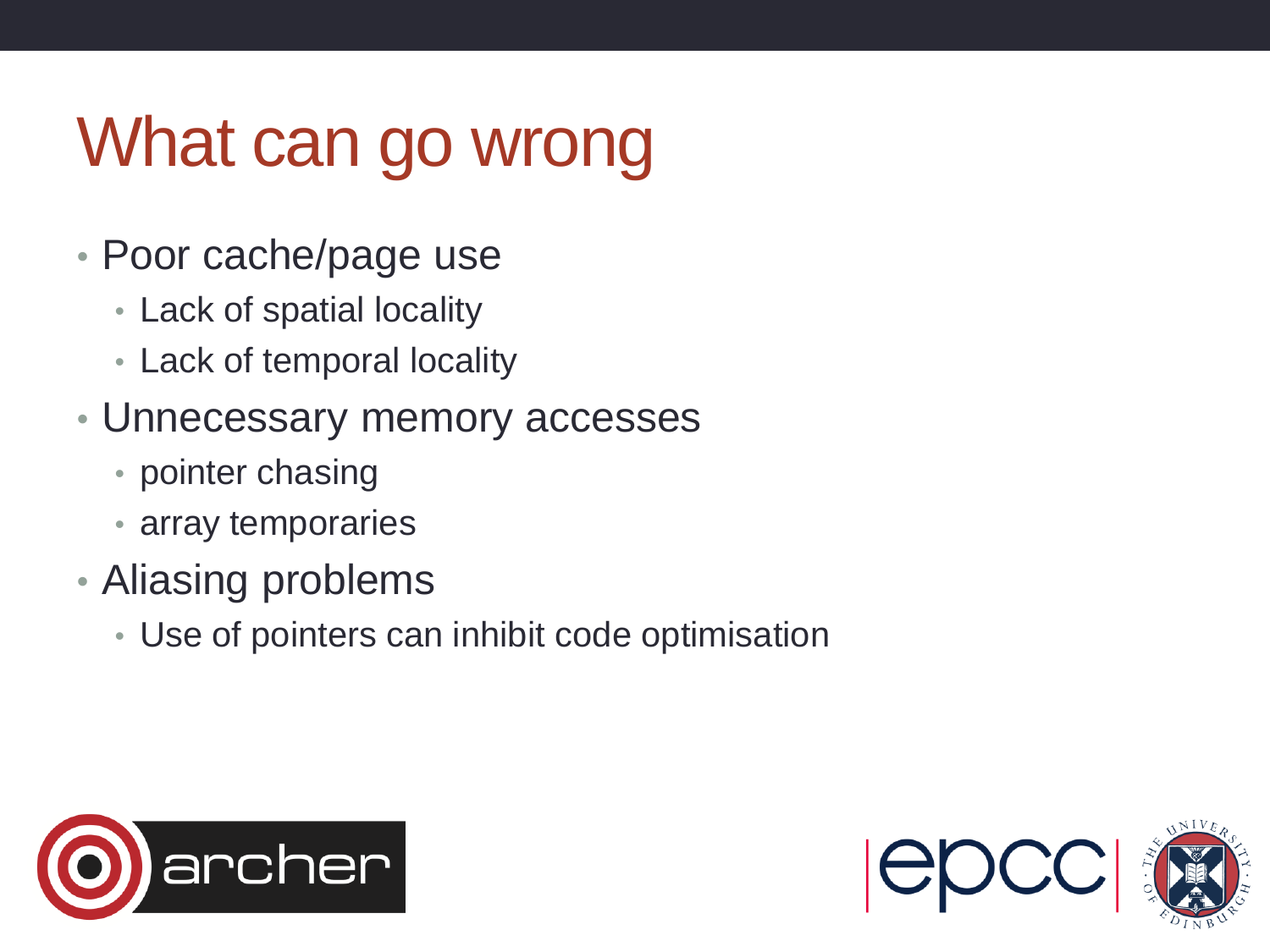#### Reducing memory accesses

- Memory accesses are often the most important limiting factor for code performance.
	- Many older codes were written when memory access was relatively cheap.
- Things to look for:
	- Unnecessary pointer chasing
		- pointer arrays that could be simple arrays
		- linked lists that could be arrays.
	- Unnecessary temporary arrays.
	- Tables of values that would be cheap to re-calculate.



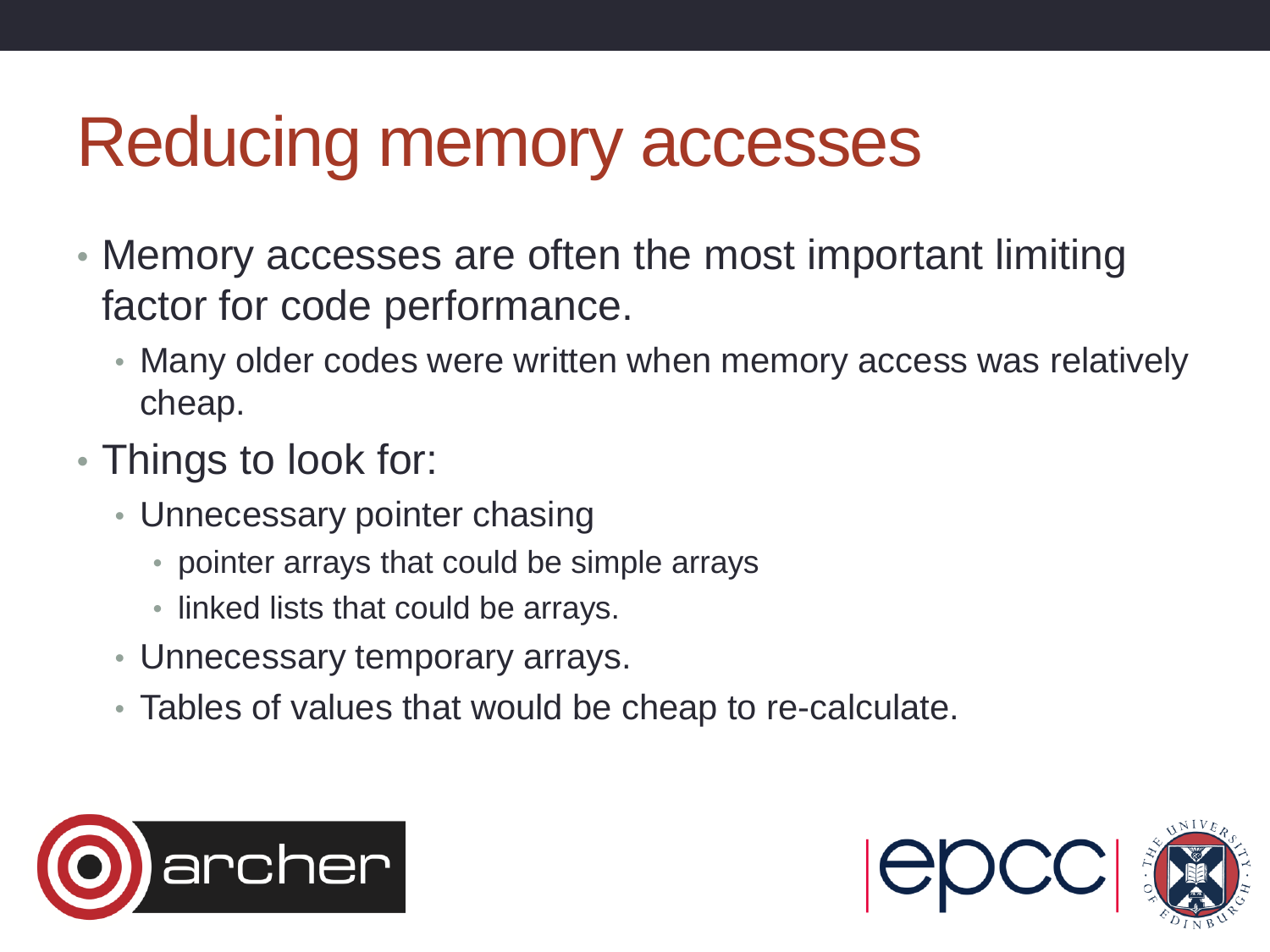#### Utilizing caches

- Want to avoid cache conflicts
	- This happens when too much related data maps to the same cache set.
	- Arrays or array dimensions proportional to (cache-size/set-size) can cause this.
	- Rarely a problem with 8- and 16-way associative caches on XC30
	- Lots of accesses in a loop to arrays with power-of-2 dimensions might still be bad
	- Can pad arrays to avoid this.



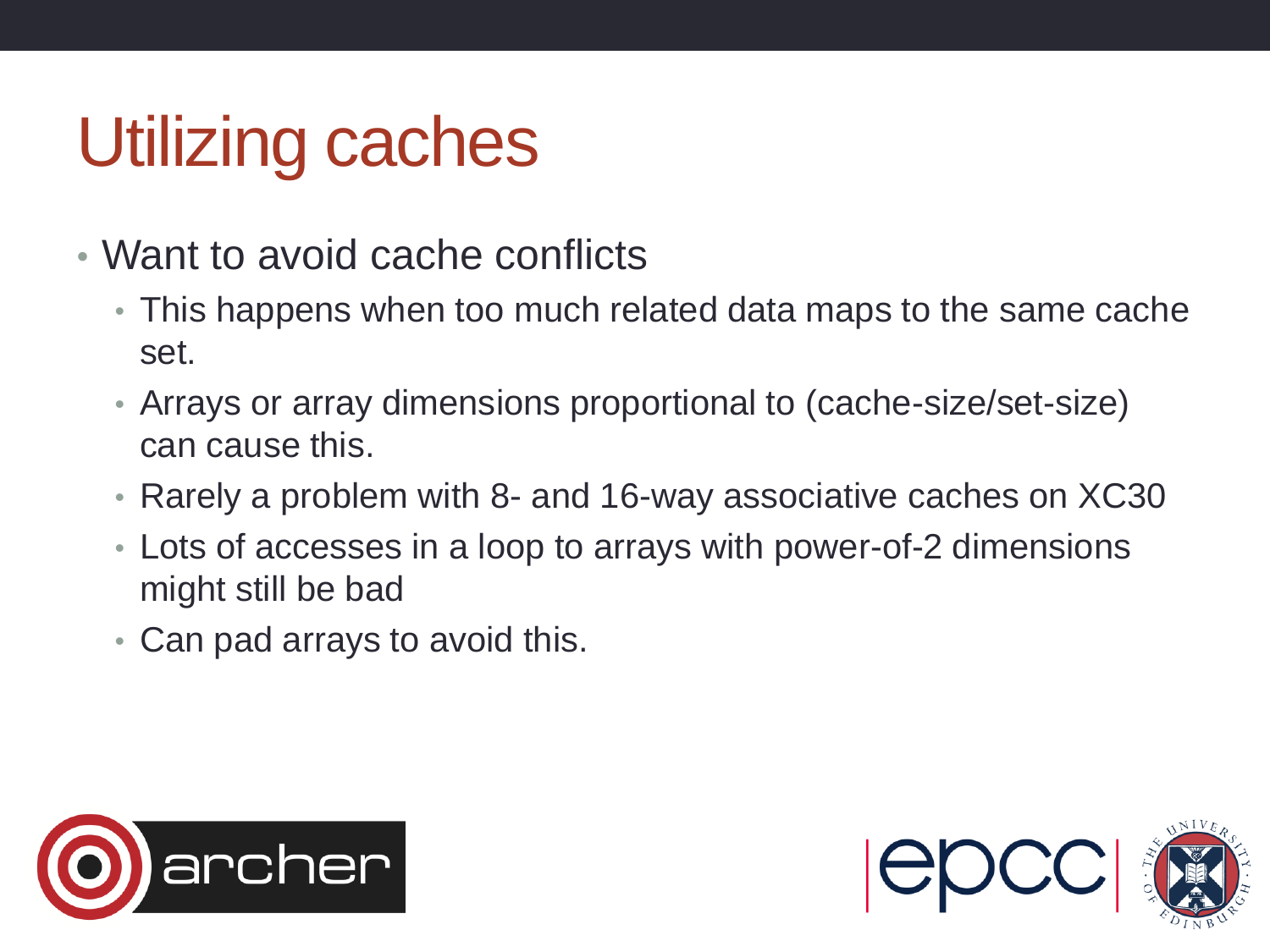### Utilizing caches II

- Want to use all of the data in a cache line
	- loading unwanted values is a waste of memory bandwidth.
	- structures are good for this
	- Or loop fastest over the corresponding index of an array.
- Place variables that are used together close together
	- Also have to worry about alignment with cache block boundaries.
- Avoid "gaps" in structures
	- In C structures may contain gaps to ensure the address of each variable is aligned with its size.



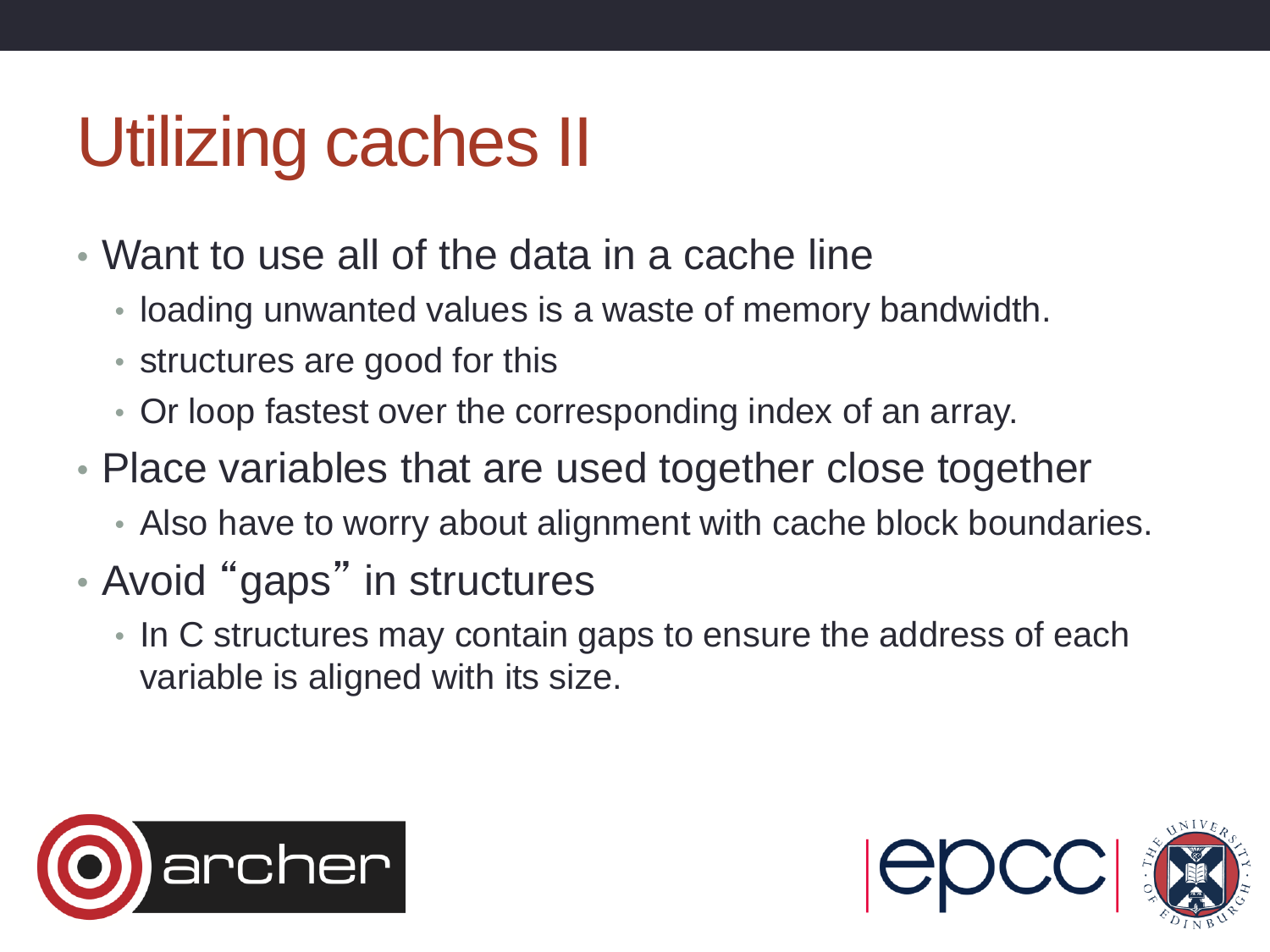#### Bad Cache Alignment

CrayPAT profiling with export PAT\_RT\_HWPC=2 (L1 and L2 metrics)

| <b>Time</b> &                         |              | 0.2%     |                     |
|---------------------------------------|--------------|----------|---------------------|
| Time                                  |              | 0.000003 |                     |
| Calls                                 |              | 1        |                     |
| PAPI L1 DCA                           | 455.433M/sec | 1367 ops |                     |
| DC L2 REFILL MOESI                    | 49.641M/sec  |          | $149$ ops           |
| DC SYS REFILL MOESI                   | 0.666M/sec   |          | 2 ops               |
| BU L2 REQ DC                          | 74.628M/sec  |          | $224$ req           |
| User time                             | $0.000$ secs |          | 7804 cycles         |
| Utilization rate                      |              | 97.9%    |                     |
| L1 Data cache misses                  | 50.308M/sec  |          | 151 misses<br>cf: 8 |
| LD & ST per D1 miss                   |              |          | 9.05 ops/miss       |
| D1 cache hit ratio                    |              | 89.0%    |                     |
| LD & ST per D2 miss                   |              |          | $683.50$ ops/miss   |
| D2 cache hit ratio                    |              | 99.1%    |                     |
| L2 cache hit ratio                    |              | 98.7%    |                     |
| Memory to D1 refill                   | 0.666M/sec   |          | 2 lines             |
| Memory to D1 bandwidth 40.669MB/sec   |              |          | 128 bytes           |
| L2 to Dcache bandwidth 3029.859MB/sec |              |          | 9536 bytes          |
| chen<br>arc                           |              |          |                     |



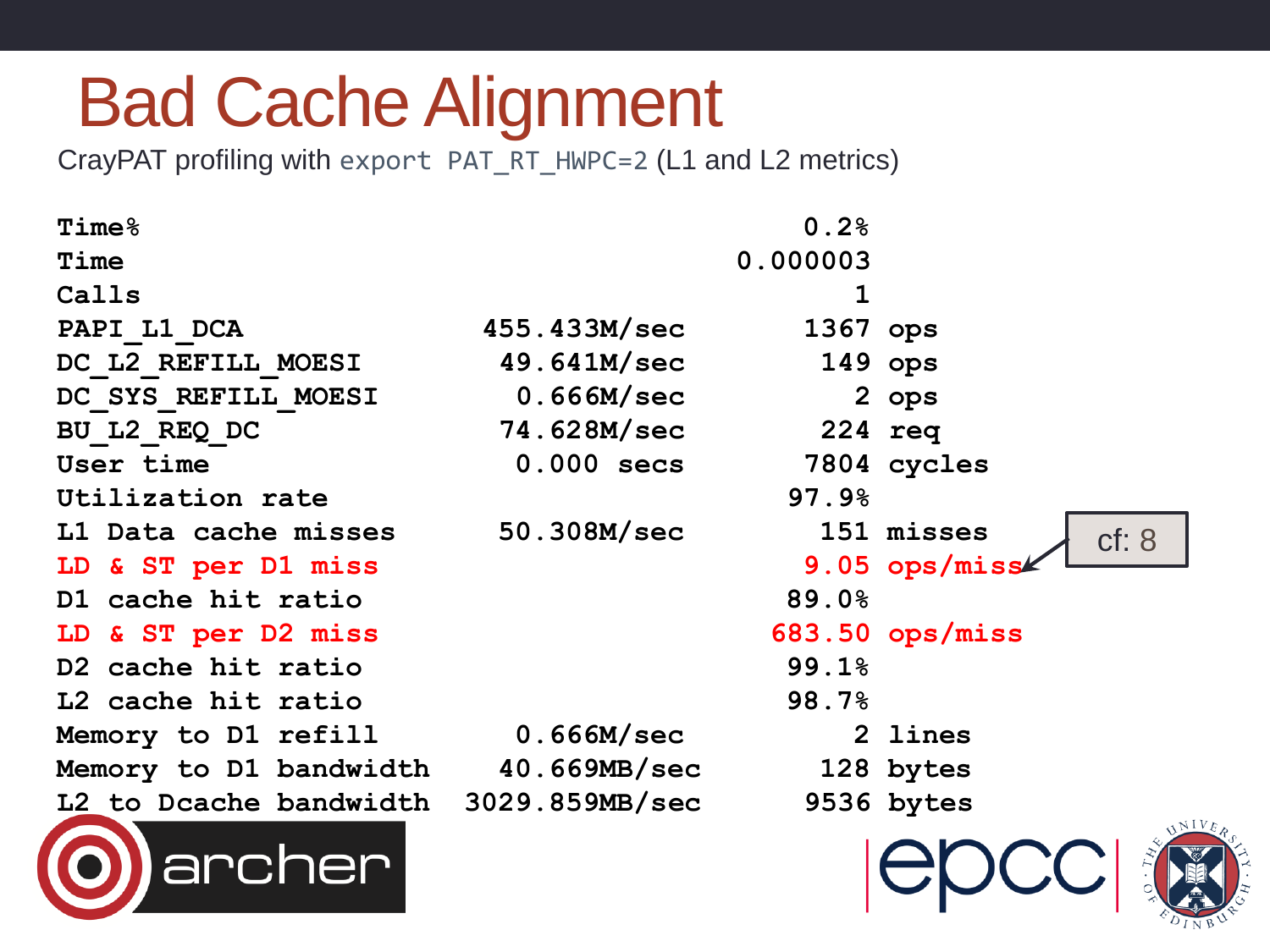#### Good Cache Alignment

| <b>Time</b> %                         |              | 0.1%        |                  |
|---------------------------------------|--------------|-------------|------------------|
| Time                                  |              | 0.000002    |                  |
| Calls                                 |              | $\mathbf 1$ |                  |
| PAPI L1 DCA                           | 689.986M/sec | 1333 ops    |                  |
| DC L2 REFILL MOESI                    | 33.645M/sec  |             | 65 ops           |
| DC SYS REFILL MOESI                   |              |             | 0 ops            |
| BU L2 REQ DC                          | 34.163M/sec  |             | 66 req           |
| User time                             | 0.000 secs   |             | 5023 cycles      |
| Utilization rate                      |              | 95.1%       |                  |
| L1 Data cache misses                  | 33.645M/sec  |             | 65 misses        |
| LD & ST per D1 miss                   |              |             | 20.51 ops/miss   |
| D1 cache hit ratio                    |              | 95.1%       |                  |
| LD & ST per D2 miss                   |              |             | 1333.00 ops/miss |
| D2 cache hit ratio                    |              | 100.0%      |                  |
| L2 cache hit ratio                    |              | 100.0%      |                  |
| Memory to D1 refill                   |              |             | 0 lines          |
| Memory to D1 bandwidth                |              |             | 0 bytes          |
| L2 to Dcache bandwidth 2053.542MB/sec |              |             | 4160 bytes       |
|                                       |              |             |                  |



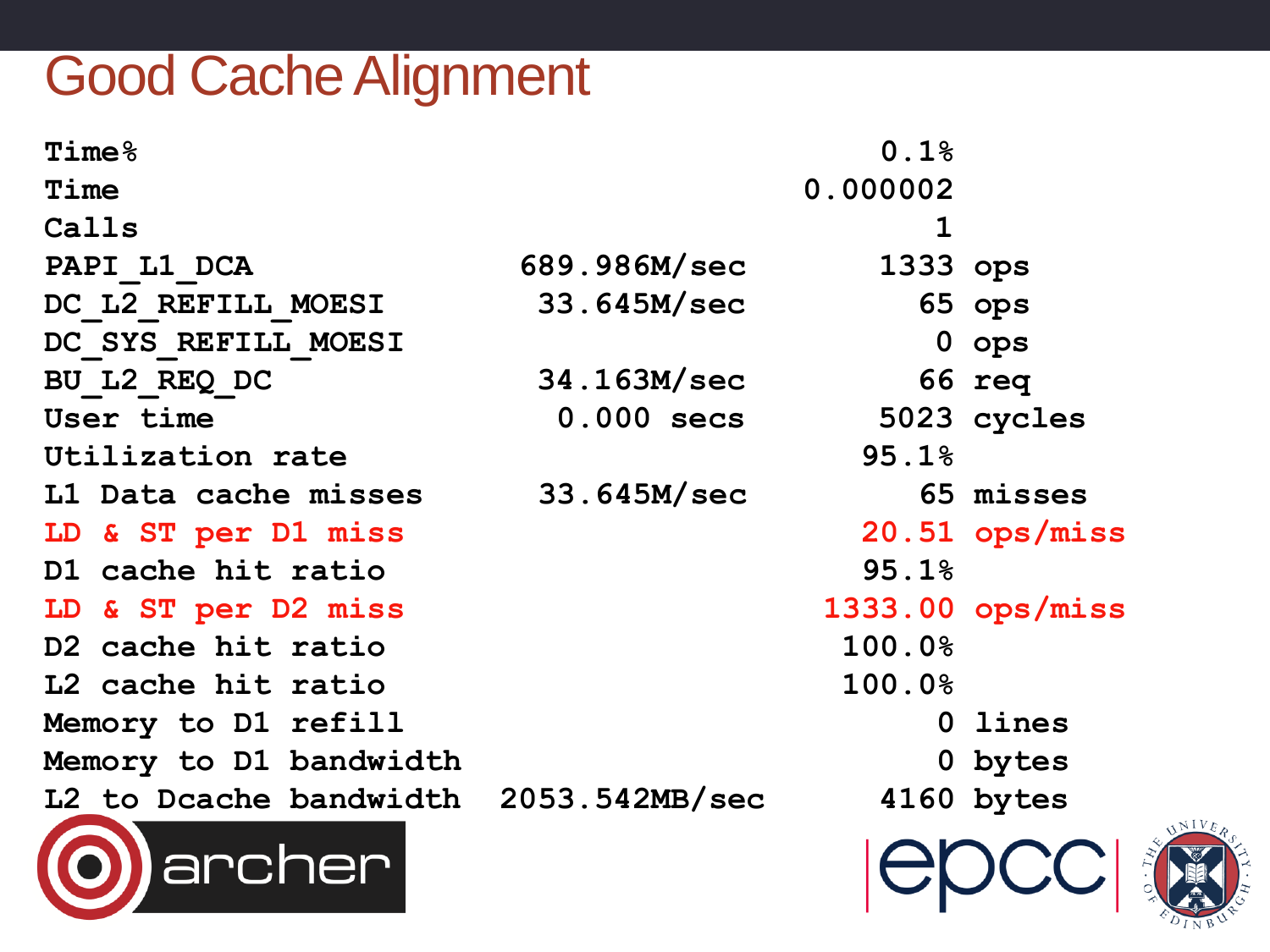### Cache blocking

- A combination of:
	- strip mining (also called loop blocking, loop tiling...)
	- loop interchange
- Designed to increase data reuse:
	- temporal reuse: reuse array elements already referenced
	- spatial reuse: good use of cache lines
- Many ways to block any given loop nest
	- Which loops should be blocked?
	- What block size(s) will work best?



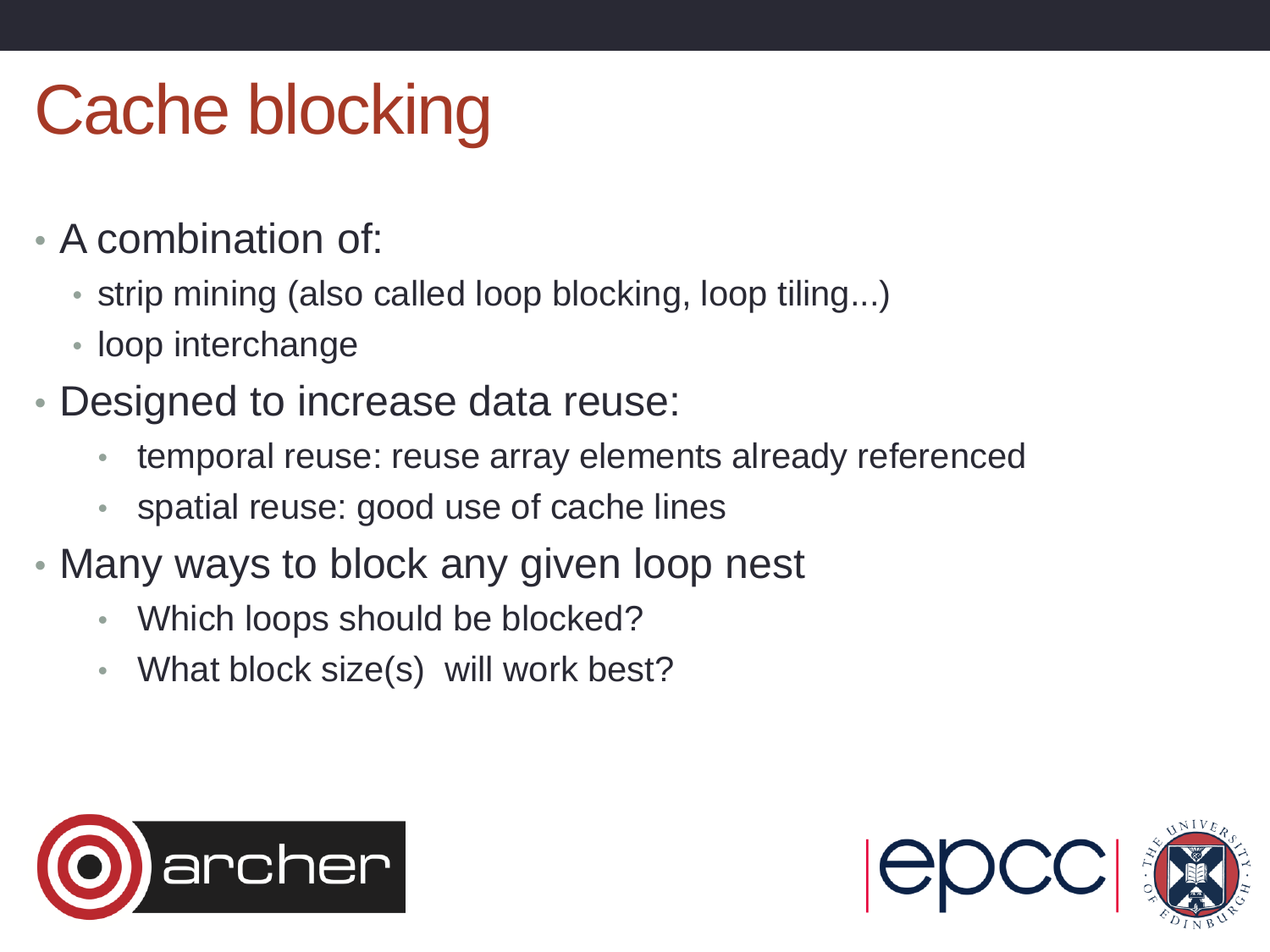- Analysis can reveal which ways are beneficial
	- How big is your cache?
		- L1 is 32kB on Ivybridge.
	- How many cache lines can it hold?
		- each line typically 64B, so
	- How many cache lines are needed per loop iteration?
	- $\bullet$  . . . .
- But trial-and-error is probably faster
	- or autotuning of the code



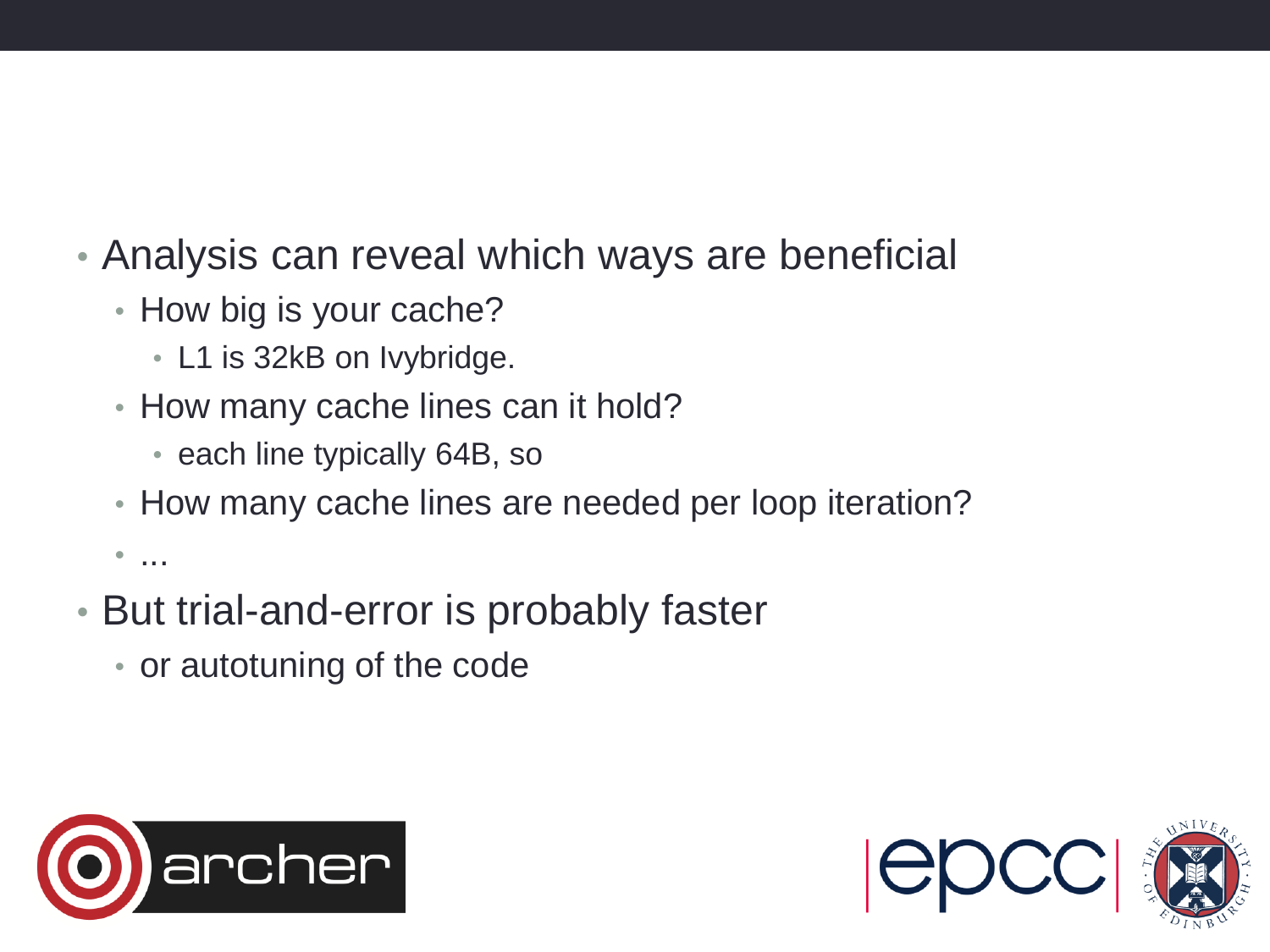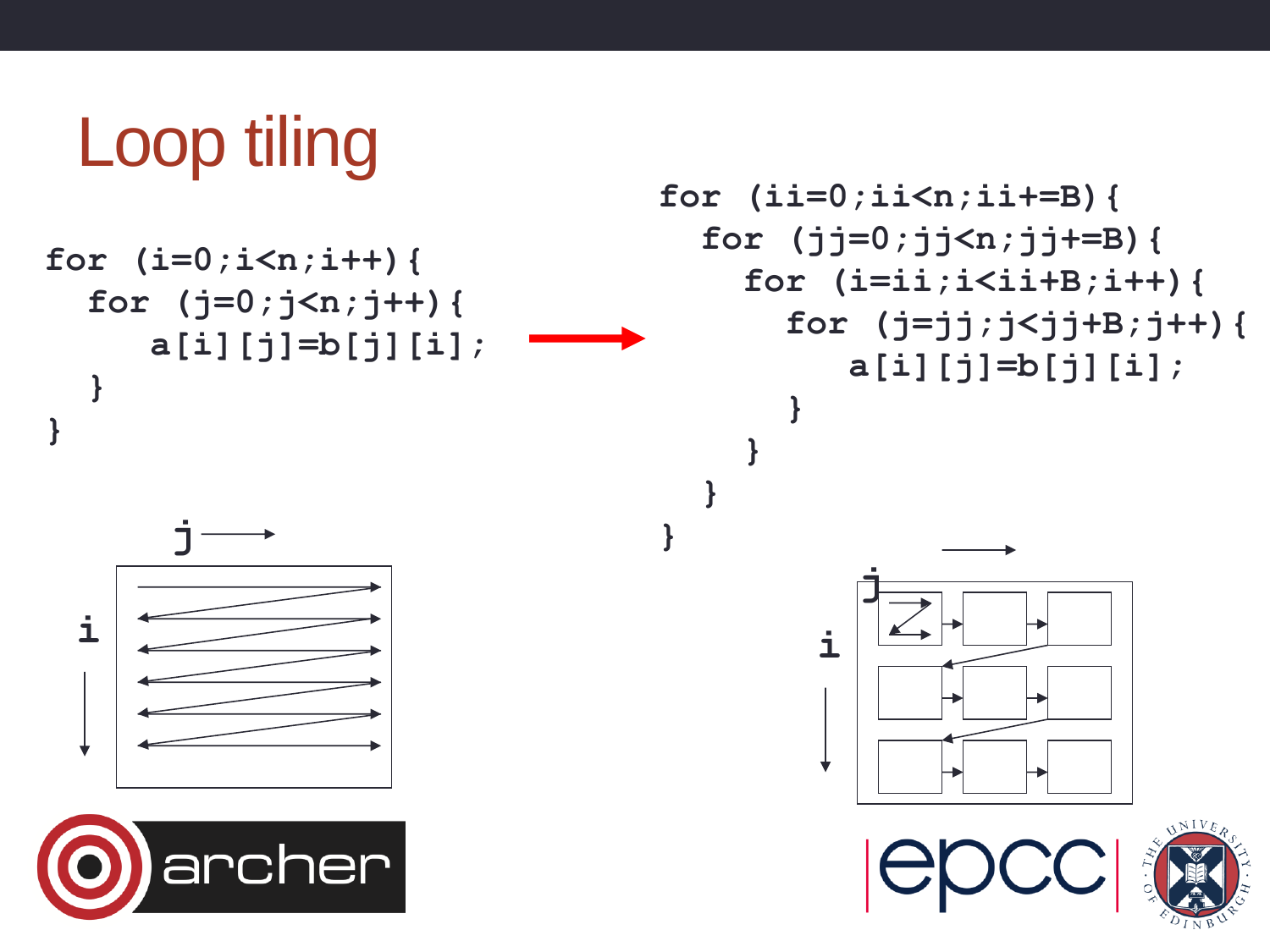#### Loop tiling for vectorisation

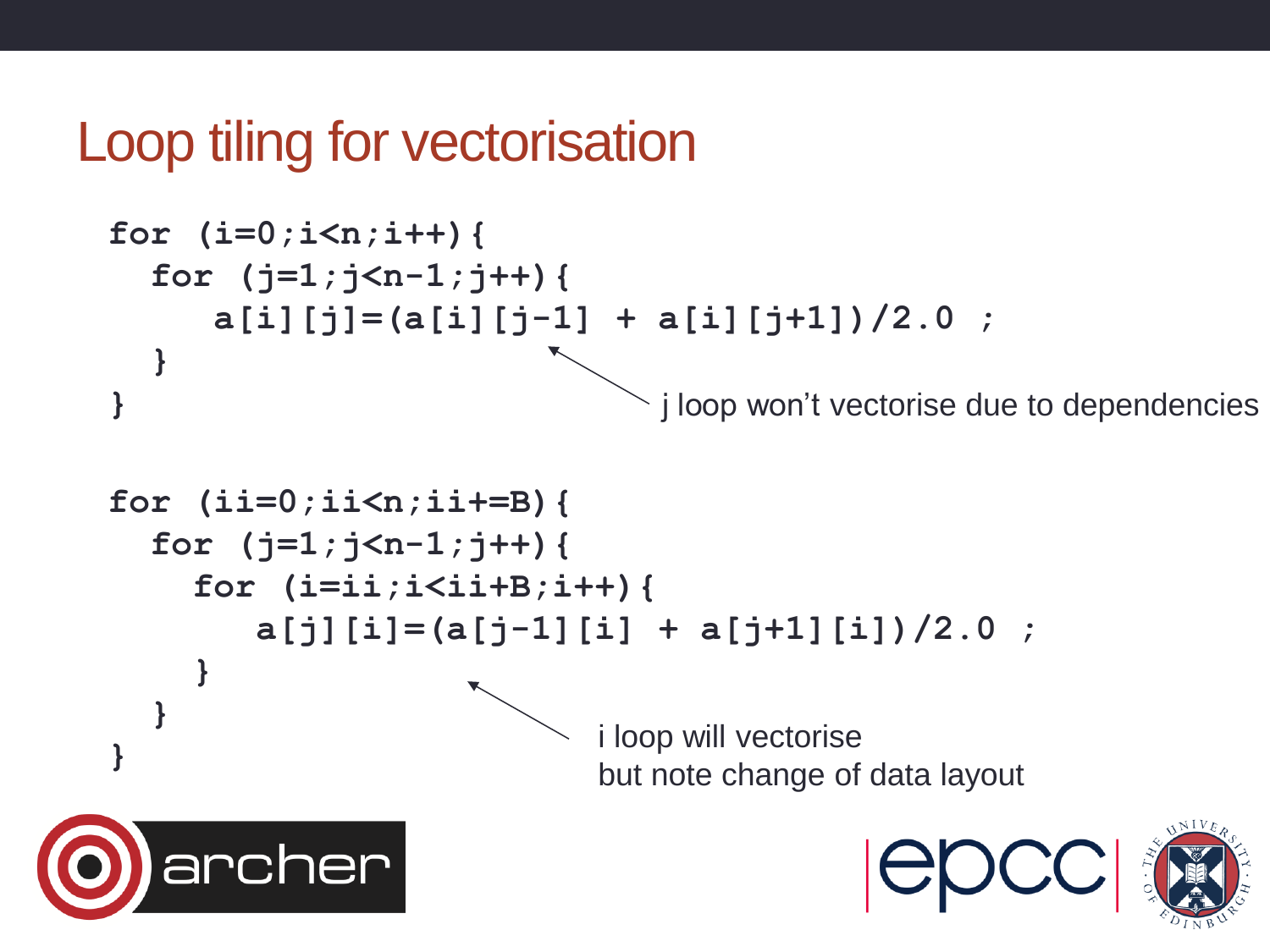#### Further cache optimisations

- If multiple loop nests process a large array
	- First element of array will be out of cache when second loop nest starts
- Improving cache use
	- Consider fusing the loop nests
		- Completely: just have one loop nest
		- Partial: have one outer loop, containing multiple inner loops
	- Beware that too much fusion can result in lots of temporaries and cause the compiler to run out of registers....



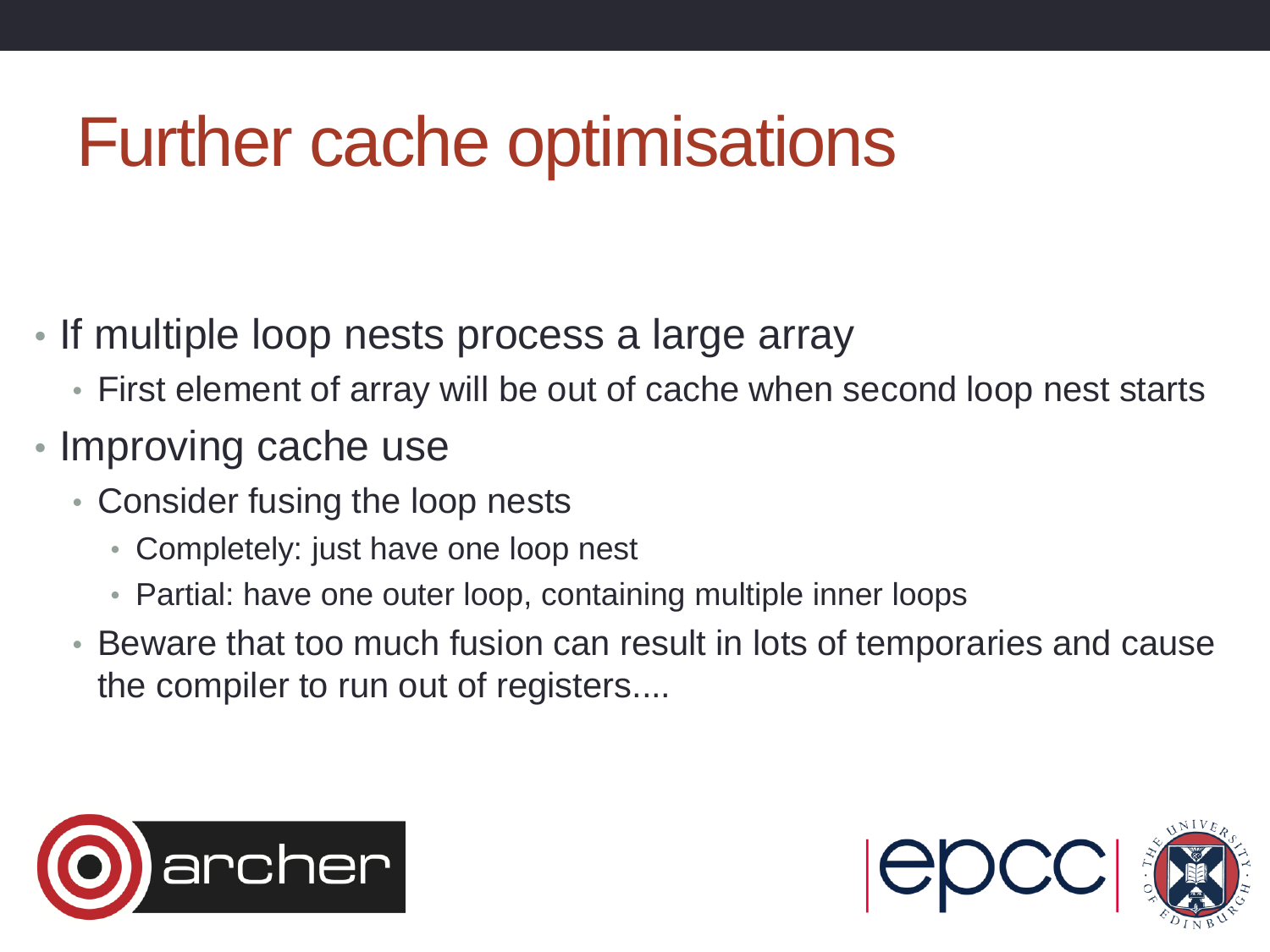| <b>Original code</b>                                                          | <b>Complete fusion</b>                                                          | <b>Partial fusing</b>                                          |
|-------------------------------------------------------------------------------|---------------------------------------------------------------------------------|----------------------------------------------------------------|
| $do$ j = 1, Nj<br>$do$ $i = 1$ , $Ni$<br>$a(i,j)=b(i,j)*2$<br>enddo           | $do$ j = 1, Nj<br>$do$ $i = 1$ , Ni<br>$a(i, j)=b(i, j)*2$<br>$a(i,j)=a(i,j)+1$ | $do$ j = 1, Nj<br>$do$ i = 1, Ni<br>$a(i,j)=b(i,j)*2$<br>enddo |
| enddo                                                                         | enddo<br>enddo                                                                  | $do$ $i = 1$ , Ni<br>$a(i,j)=a(i,j)+1$                         |
| $do$ $j = 1$ , $Nj$<br>do $i = 1$ , Ni<br>$a(i,j)=a(i,j)+1$<br>enddo<br>enddo |                                                                                 | enddo<br>enddo                                                 |





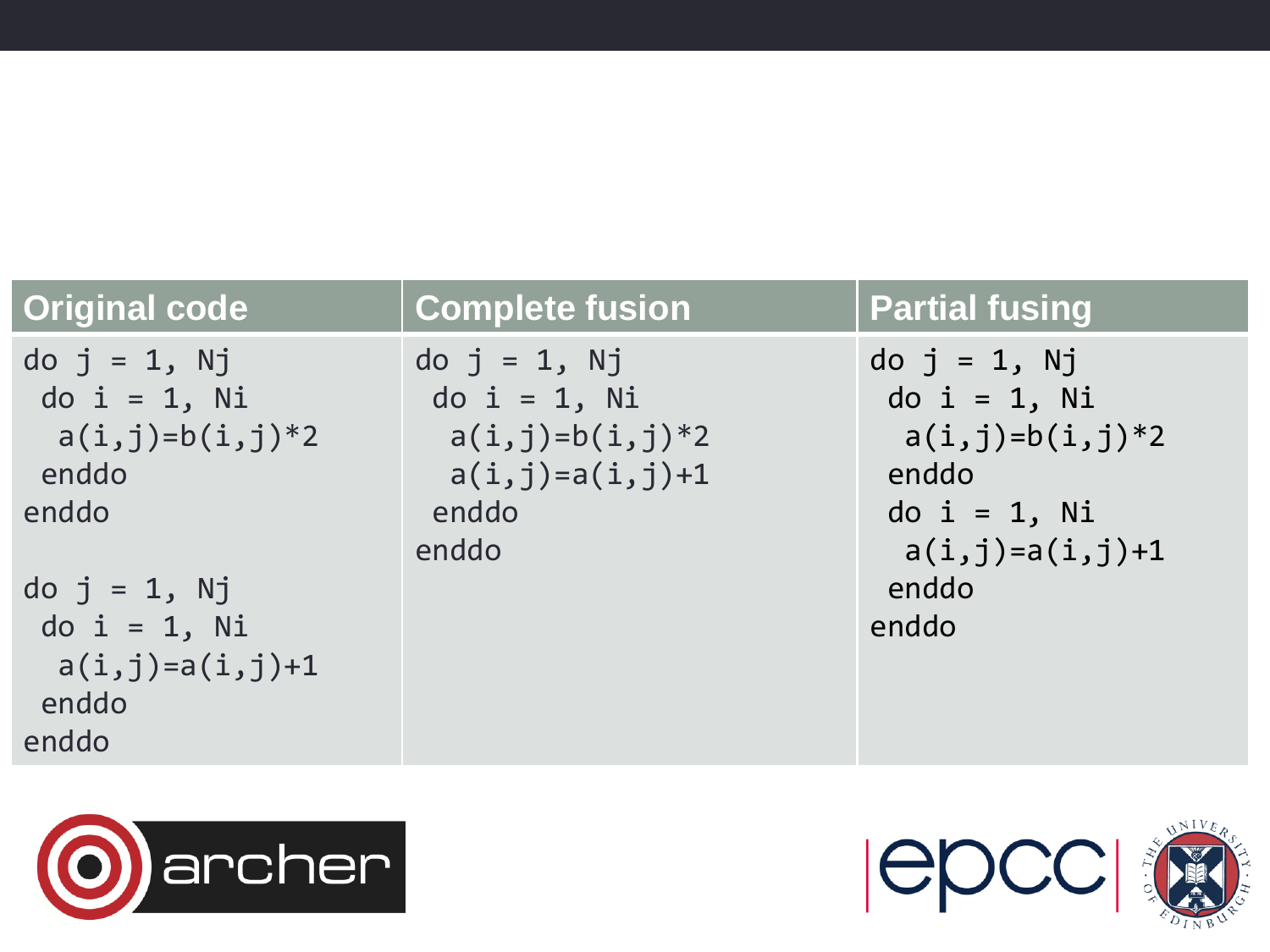#### Further cache optimisations

- Perhaps cache block before fusing
	- Fuse one or more of the outer blocking loops
- If multiple subprograms process the array
	- Remove one or more outer loops (or all loops) from subprograms
	- Haul loop into parent routine, pass in index values instead
	- Might want to ensure that compiler is inlining this routine
	- This technique is very useful if you want to use OpenMP/OpenACC
- Beware of Fortran
	- array syntax often bad
		- $a(:,:) = b(:,:) * 2$
		- $a(:,:) = a(:,:) + 1$
	- compiler unlikely to fuse any loops



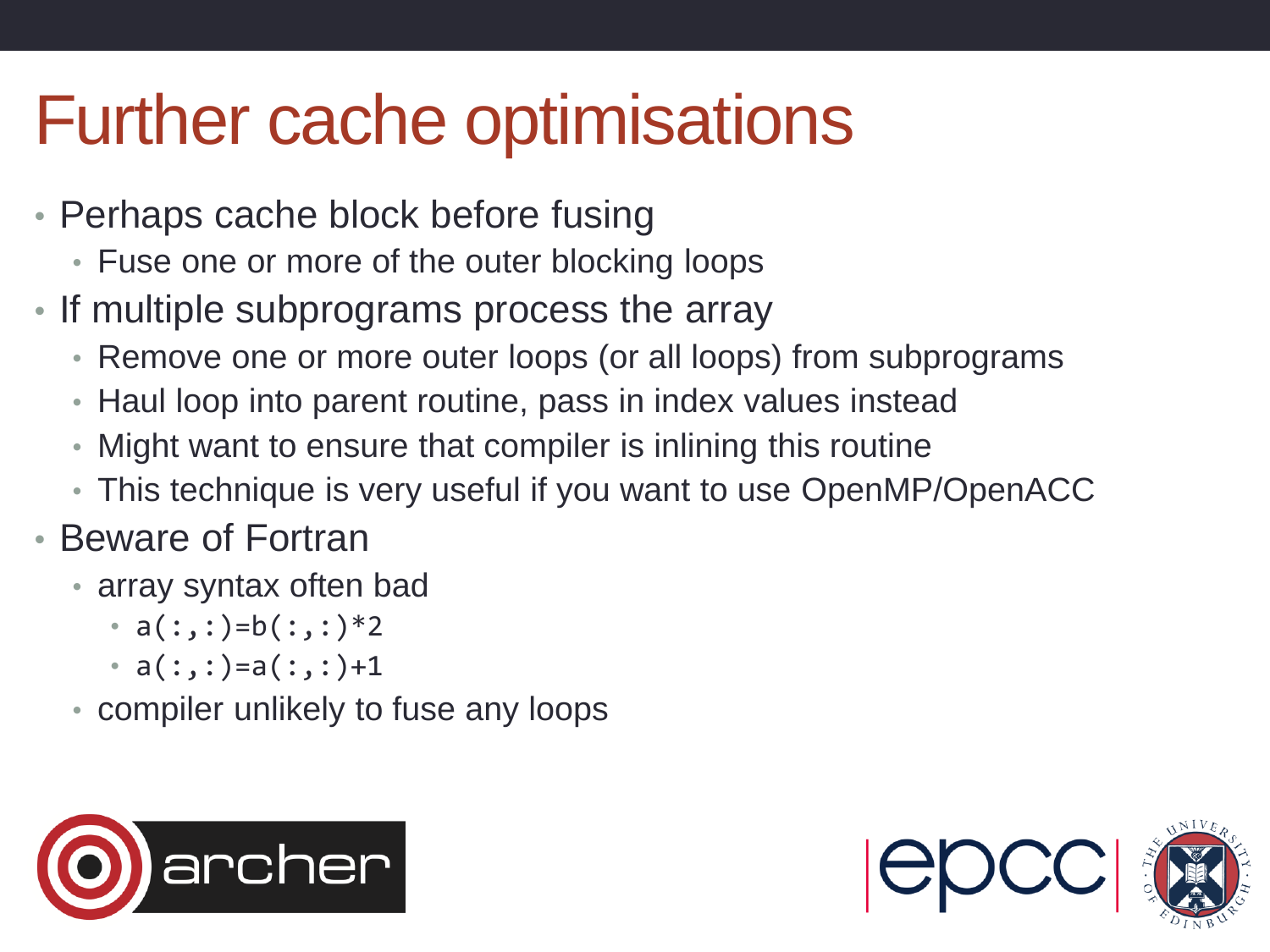#### **Original code**

CALL sub1(a,b ) CALL sub2(a)

```
SUBROUTINE sub1(a)
do j=1,Nj
 do 
i=1,Ni
  a(i,j)=b(i,j)*2 endd
o
enddo
END SUBROUTINE sub1
```
#### **After hauling**

```
do j = 
1, Nj
 CALL sub1(a,b,j
)
 CALL sub2(a,j
)
enddo
```
SUBROUTINE sub1(a,j ) do i=1,Ni  $a(i,j)=b(i,j)*2$ endd o END SUBROUTINE sub1



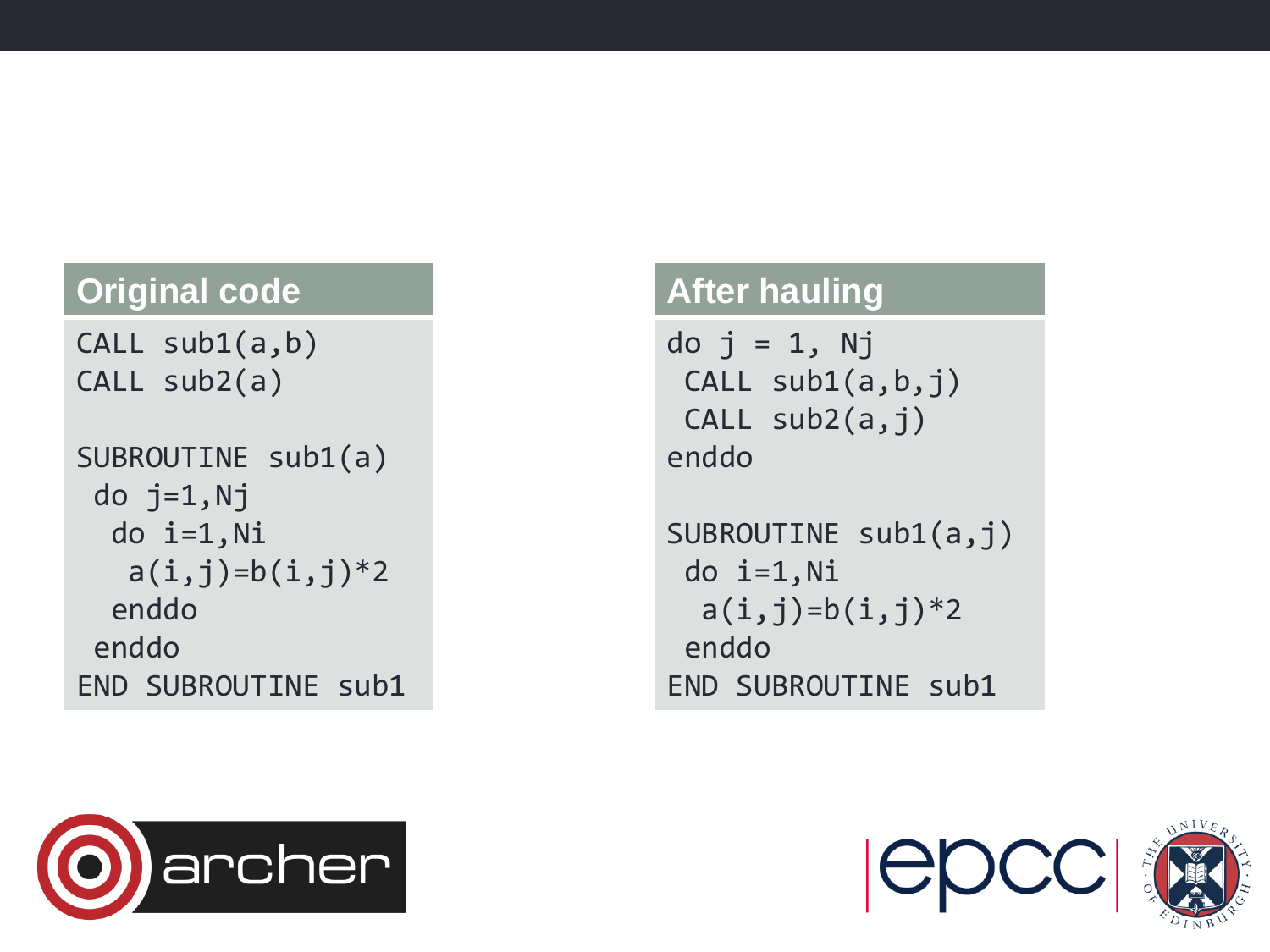## Optimising for TLB

- Aim to reuse data on a page
	- i.e. treat similarly to a cache
- Standard-sized pages are 4kB
	- But you can use larger "huge" pages
		- 128kB, 512kB, 2MB,... 64MB
	- Almost always benefit HPC applications
		- regular data accesses
		- huge pages give fewer TLB misses
	- Huge pages can also help communication performance



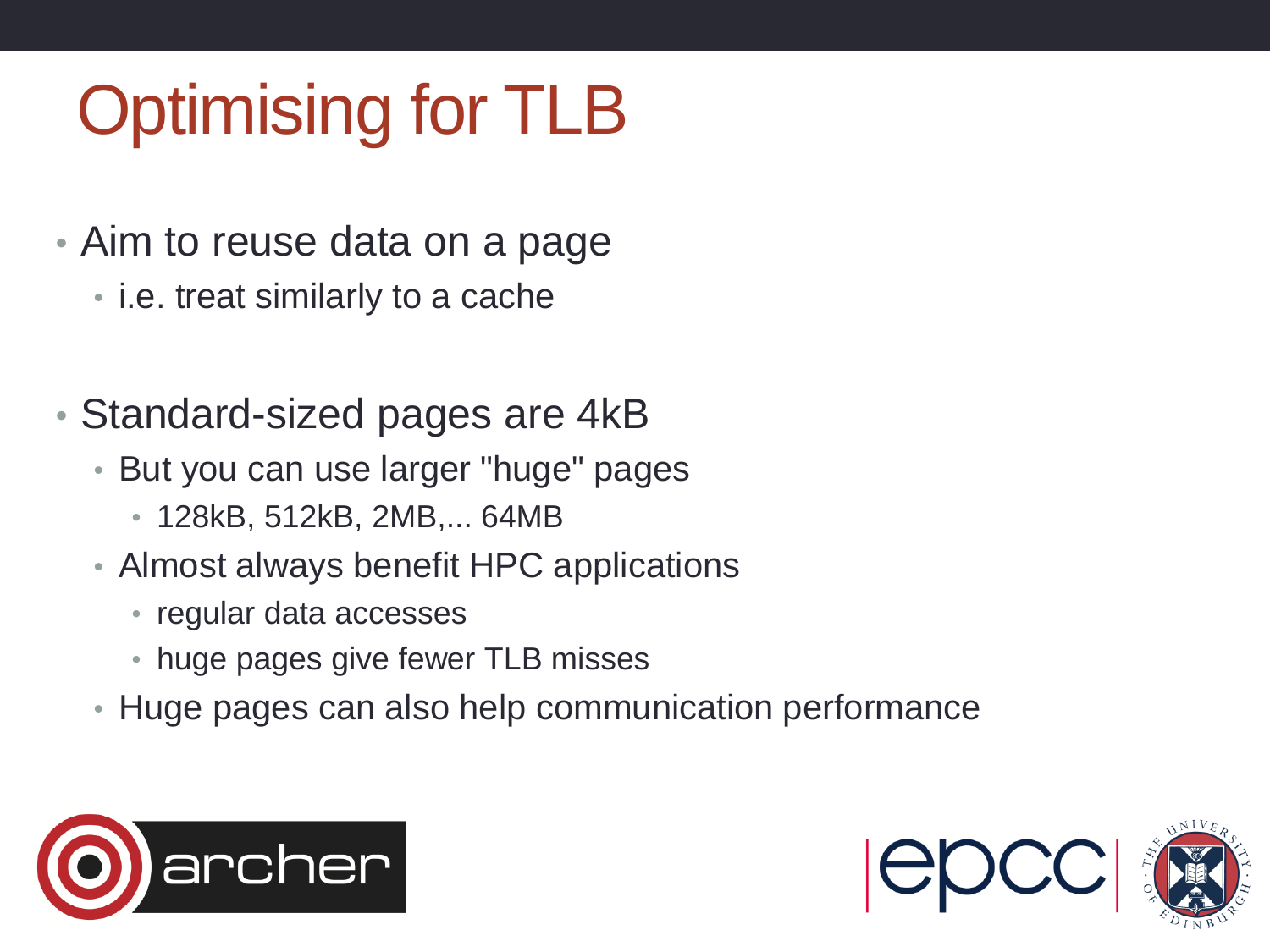- To use huge pages (see man intro hugepages)
	- Load chosen craype-hugepages\* module
		- See module avail craype-hugepages for list of available options
		- 2M or 8M are usually most successful on Cray XC30
	- Compile as before
	- Make sure this module is also loaded in PBS jobscript
		- quick cheat: can load a different-sized hugepages module at runtime
			- compile-time module enables hugepages, runtime one determines actual size



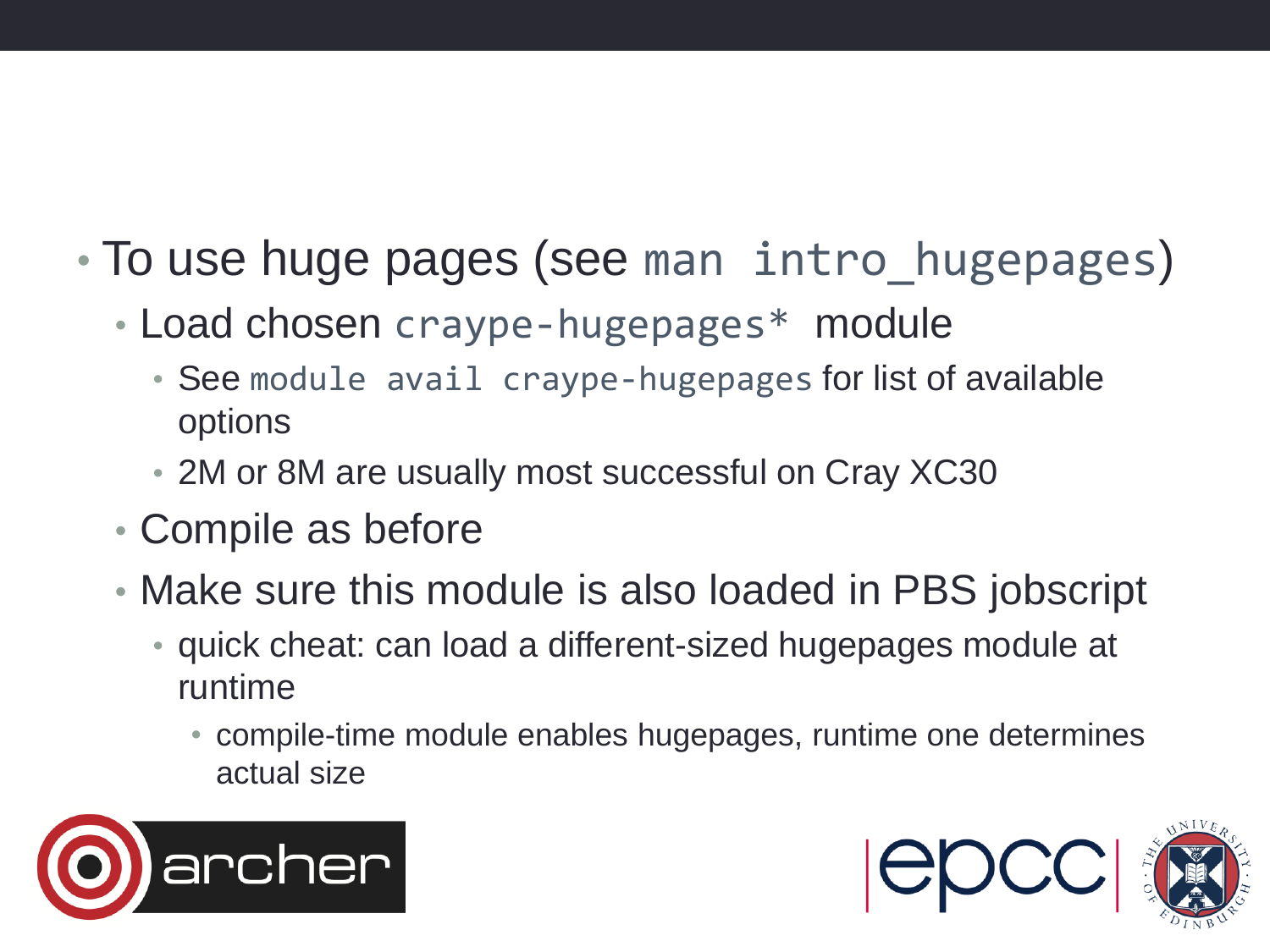#### Prefetch

- Some processors (including Ivy Bridge) prefetch automatically
- Regular access patterns are recognized and cache lines fetched in advance.
	- Usually only works for contiguous sequence of cache misses.
- Processor has a set of stream buffers
	- Each holds address of an active stream
	- Loads to the current block causes the next block to be prefetched and the stream address to be updated.
	- Streams are established by series of cache misses to consecutive locations



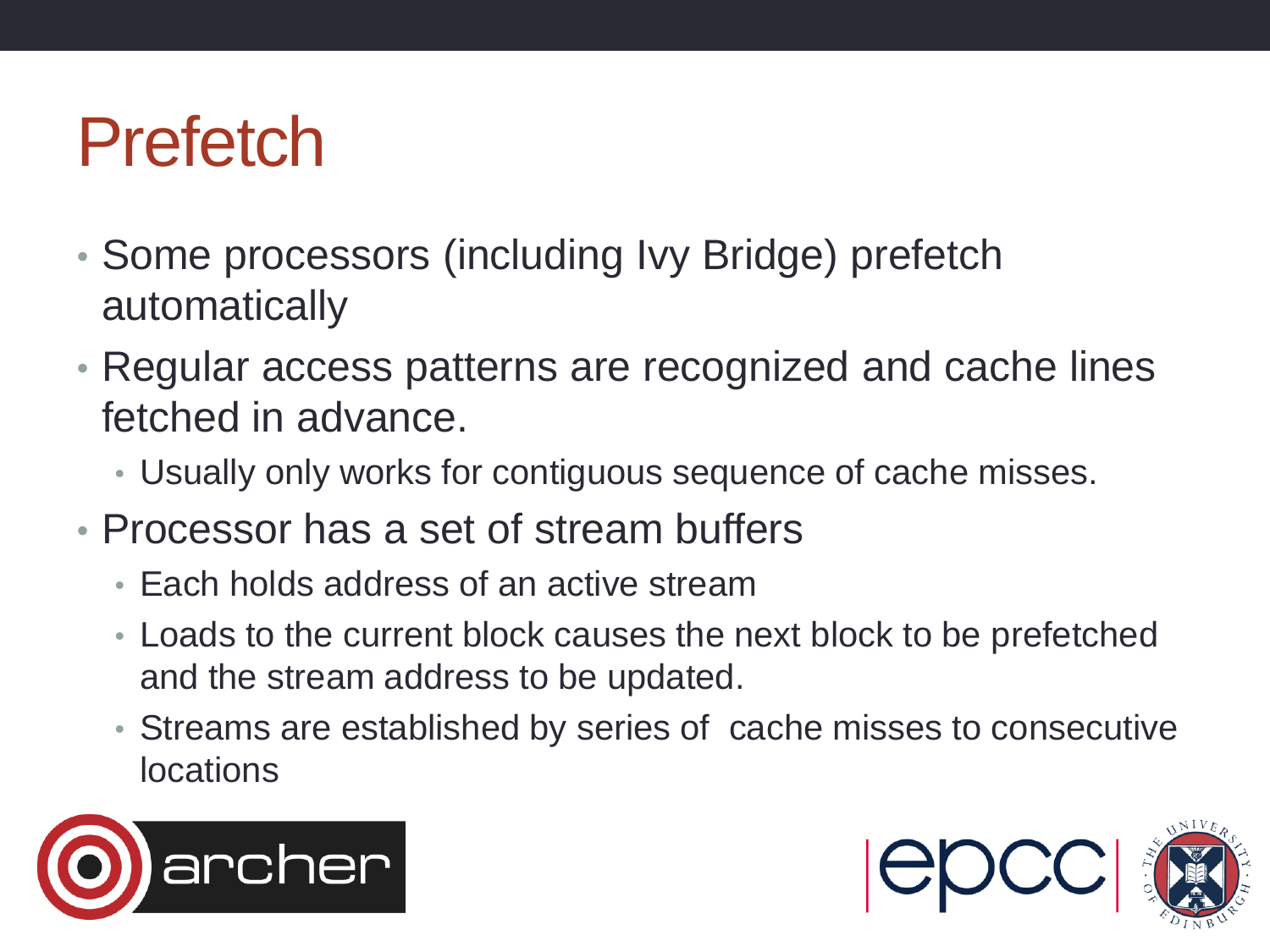### Using streams

- To utilize stream hardware use linear access patterns where possible
	- Only the order of cache block accesses needs to be linear, not each word access.
- Most loops will require multiple streams
	- If the loop requires more streams than are supported in hardware no prefetching will take place for some of the loads.
	- Consider splitting the loop.
- Prefetching typically cannot cross OS page boundaries
	- huge pages may help



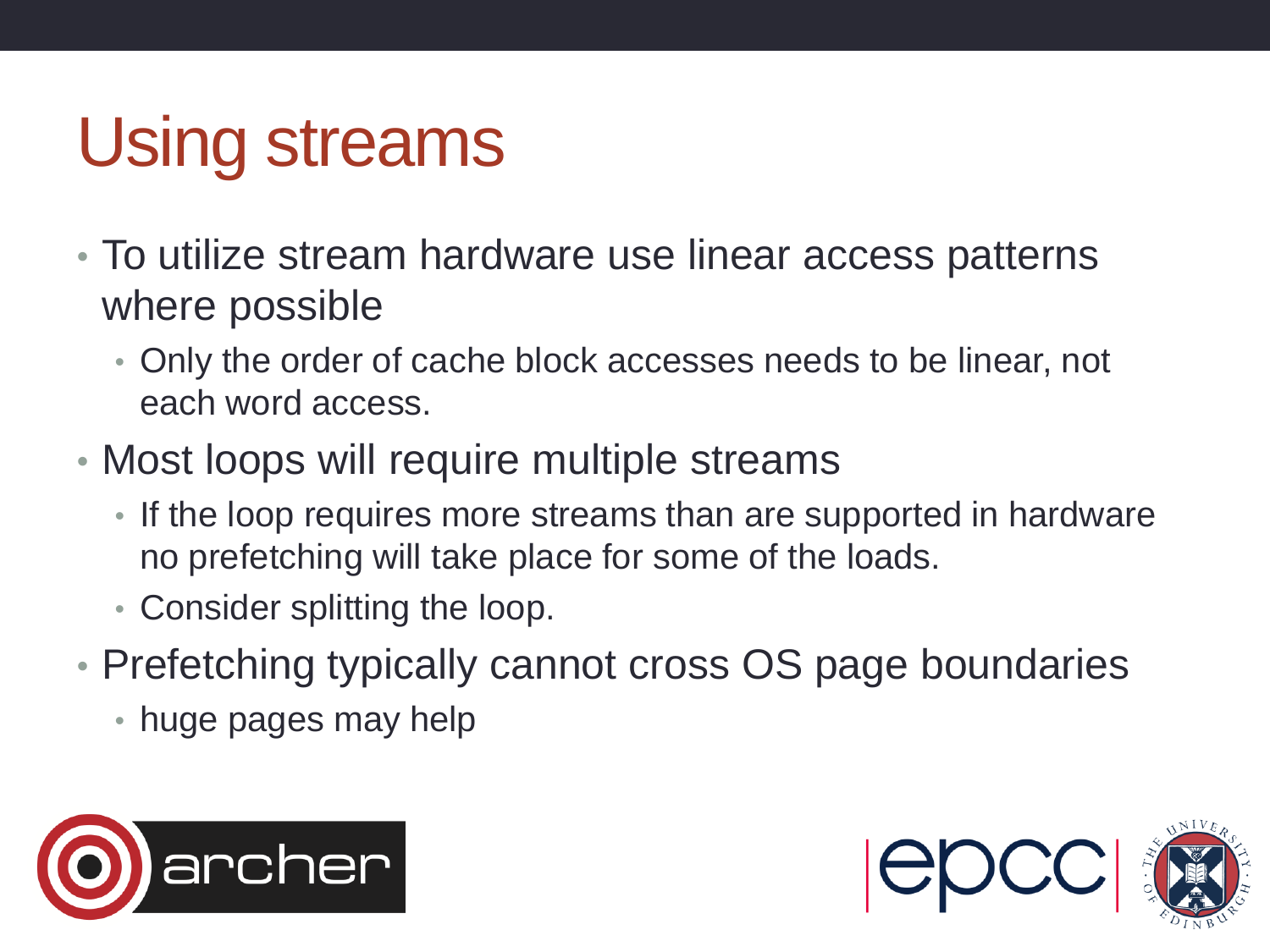### Pointer aliasing

- Pointers are variables containing memory addresses.
	- Pointers are useful but can seriously inhibit code performance.
- Compilers try very hard to reduce memory accesses.
	- Only loading data from memory once.
	- Keep variables in registers and only update memory copy when necessary.
- Pointers could point anywhere, so to be safe compiler will:
	- Reload all values after write through pointer
	- Synchronize all variables with memory before read through pointer



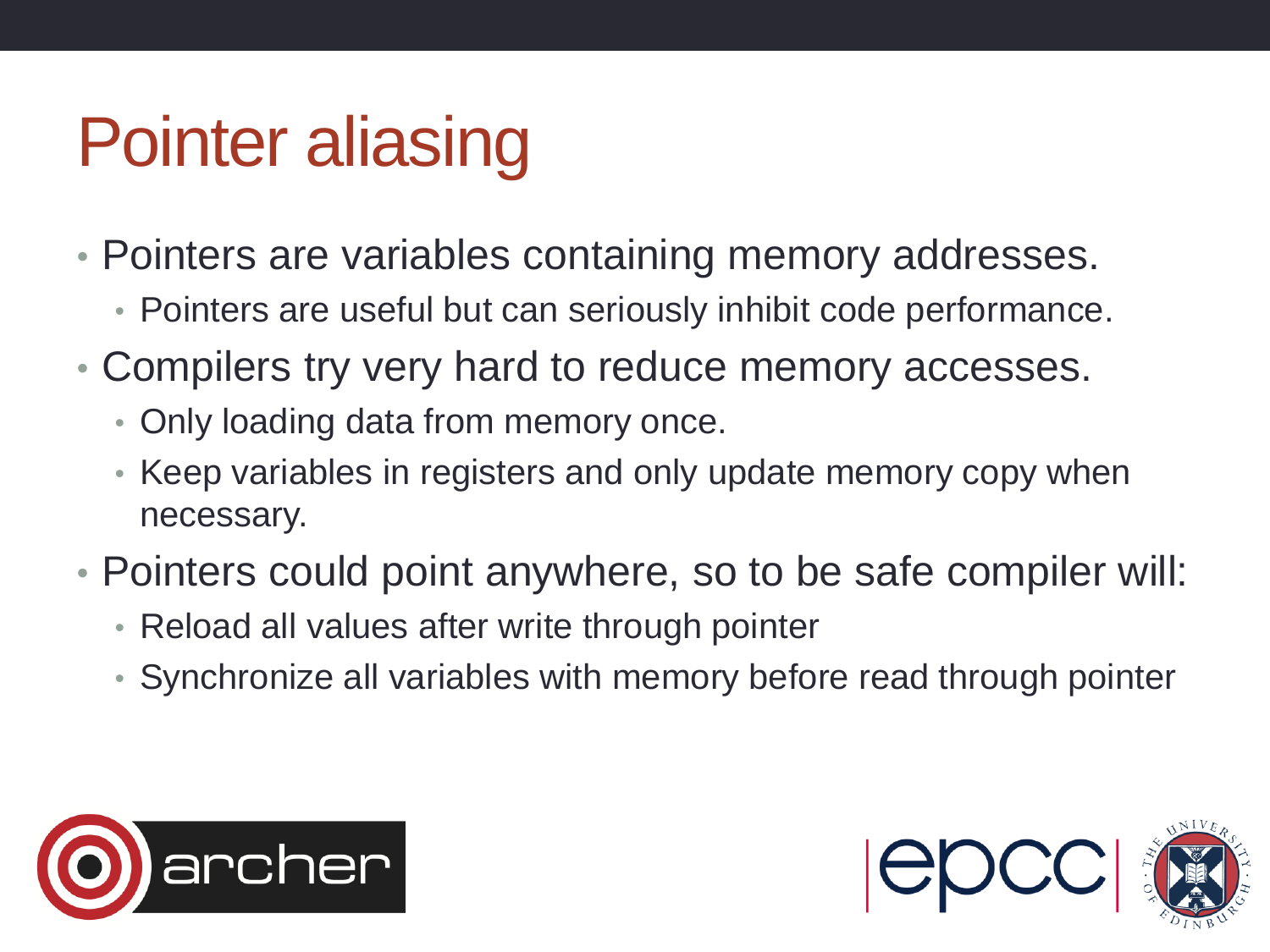#### Pointers and Fortran

- F77 had no pointers
- Arguments passed by reference (address)
	- Subroutine arguments are effectively pointers
	- But it is illegal Fortran if two arguments overlap
- F90/F95 has restricted pointers
	- Pointers can only point at variables declared as a "target" or at the target of another pointer
	- Compiler therefore knows more about possible aliasing problems
- Try to avoid F90 pointers for performance critical data structures.